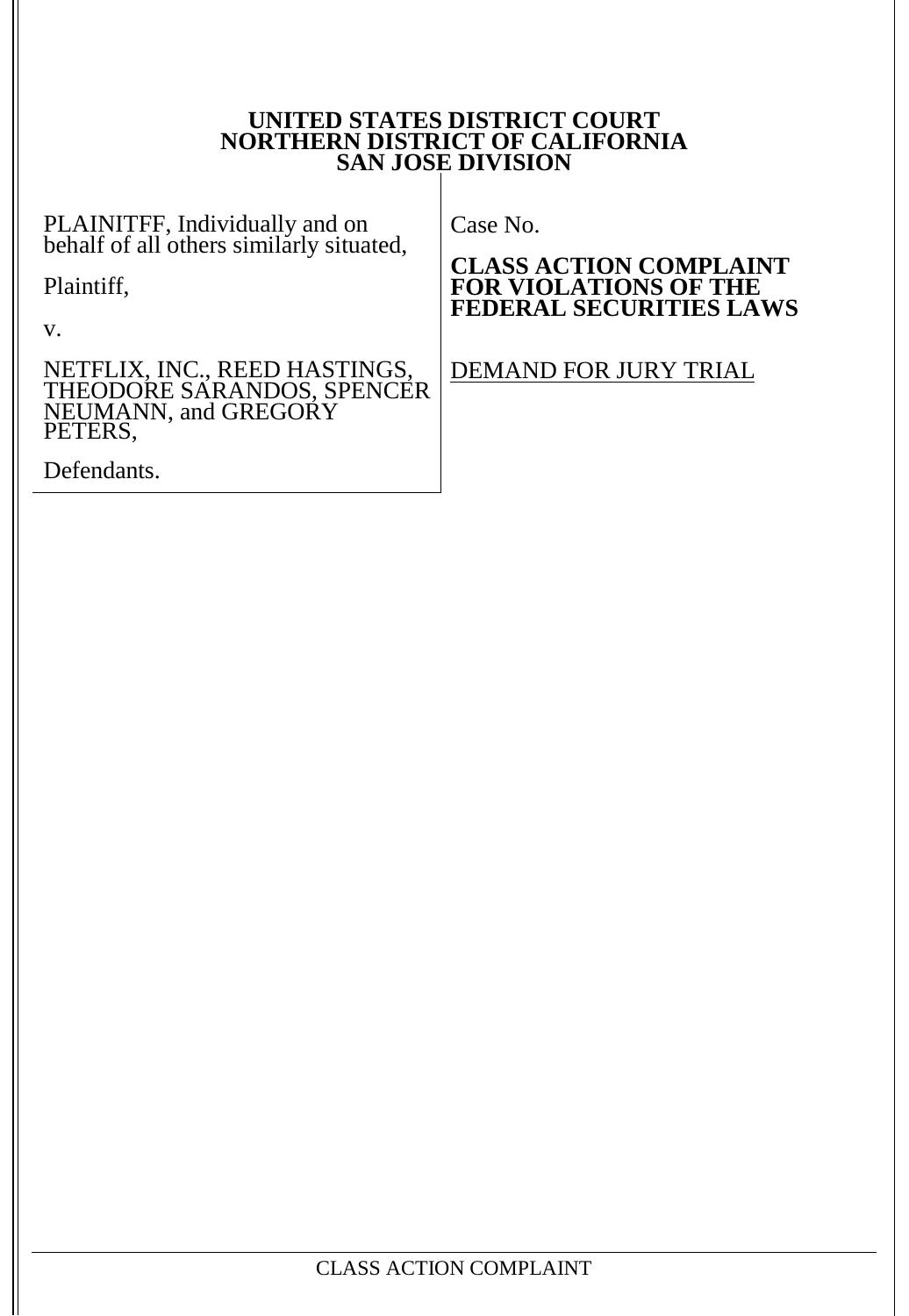Plaintiff, individually and on behalf of all others similarly situated, by and through its attorneys, alleges the following upon information and belief, except as to those allegations concerning Plaintiff, which are alleged upon personal knowledge. Plaintiff's information and belief is based upon, among other things, its counsel's investigation, which includes without limitation: (a) review and analysis of regulatory filings made by Netflix, Inc. ("Netflix" or the "Company") with the United States Securities and Exchange Commission (the "SEC"); (b) review and analysis of press releases and media reports issued by and disseminated by Netflix; and (c) review of other publicly available information concerning Netflix.

## **NATURE OF THE ACTION AND OVERVIEW**

1. This is a class action on behalf of persons and entities that purchased or otherwise acquired Netflix common stock between January 19, 2021 and April 19, 2022, inclusive (the "Class Period"). Plaintiff pursues claims against Defendants for violations of the Securities Exchange Act of 1934 (the "Exchange Act").

2. Netflix is an entertainment company that creates and distributes television series, documentaries, and feature films on its eponymous streaming platform. A primary metric Netflix uses to measure growth is the net number of new paid subscriptions (often referred to as "paid net adds") on its platform.

3. On January 20, 2022, after the market closed, Netflix reported paid net adds of 8.3 million subscribers during the fourth quarter of 2021, shy of its 8.5 million forecast. The Company also provided weak paid net add guidance of 2.5 million subscribers for the first quarter of 2022, well under the prior year period's 4.0 million paid net adds.

4. On this news, the Company's stock price fell \$110.75, or nearly 22%, to close at \$397.50 per share on January 21, 2022, on unusually heavy trading volume.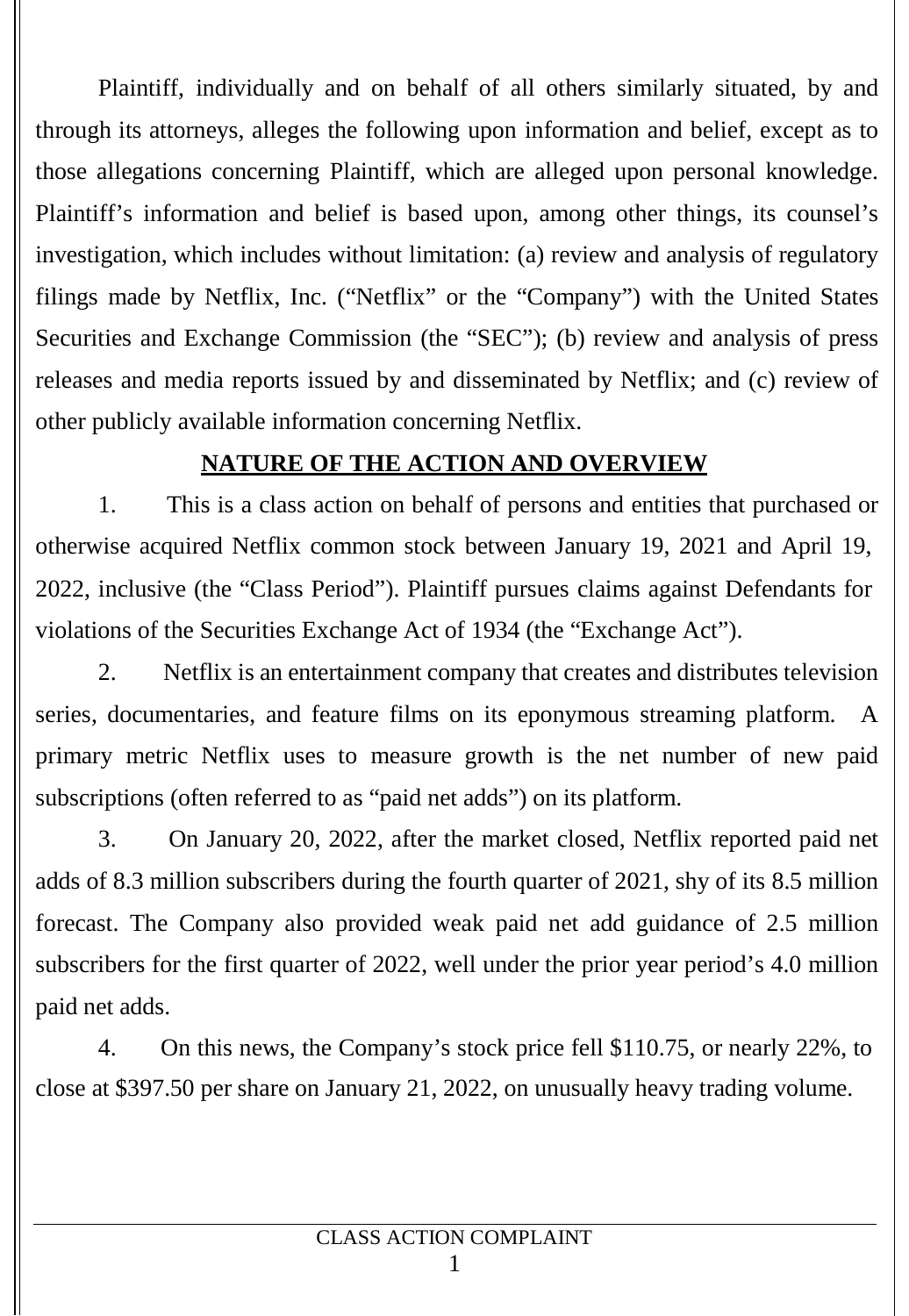5. On April 19, 2022, after the market closed, Netflix reported that instead of gaining 2.5 net subscriptions, it had lost 200,000 subscriptions during the first quarter of 2022. The Company disclosed, belatedly, that account sharing and competition from other services were hampering growth.

6. On this news, the price of Netflix stock price fell \$122.42, or over 35%, to close at \$226.19 per share on April 20, 2022, on unusually heavy trading volume.

7. Throughout the Class Period, Defendants made materially false and/or misleading statements, as well as failed to disclose material adverse facts about the Company's business, operations, and prospects. Specifically, Defendants failed to disclose to investors that: (1) account sharing by customers and increased competition from other streaming services were becoming significant headwinds; (2) the Company was experiencing difficulties retaining customers; (3) as a result of the foregoing, the Company's growth was decelerating; (4) as a result of the foregoing, the Company's financial results were being adversely affected; and (5) as a result of the foregoing, Defendants' positive statements about the Company's business, operations, and prospects were materially false and/or misleading and/or lacked a reasonable basis.

8. As a result of Defendants' wrongful acts and omissions, and the precipitous declines in the price of the Company's securities, Plaintiff and other Class members have suffered significant losses and damages.

## **JURISDICTION AND VENUE**

9. The claims asserted herein arise under Section 10(b) of the Exchange Act (15 U.S.C. § 78j(b)) and SEC Rule 10b-5 promulgated thereunder (17 C.F.R. §240.10b-5), and under Section 20(a) of the Exchange Act (15 U.S.C. § 78t(a)). This Court has jurisdiction over the subject matter of this action under 28 U.S.C. § 1331 and Section 27 of the Exchange Act (15 U.S.C. § 78aa).

10. Venue is proper in this Judicial District under 28 U.S.C. § 1391(b) and Section 27 of the Exchange Act (15 U.S.C. § 78aa(c)) because Netflix's principal place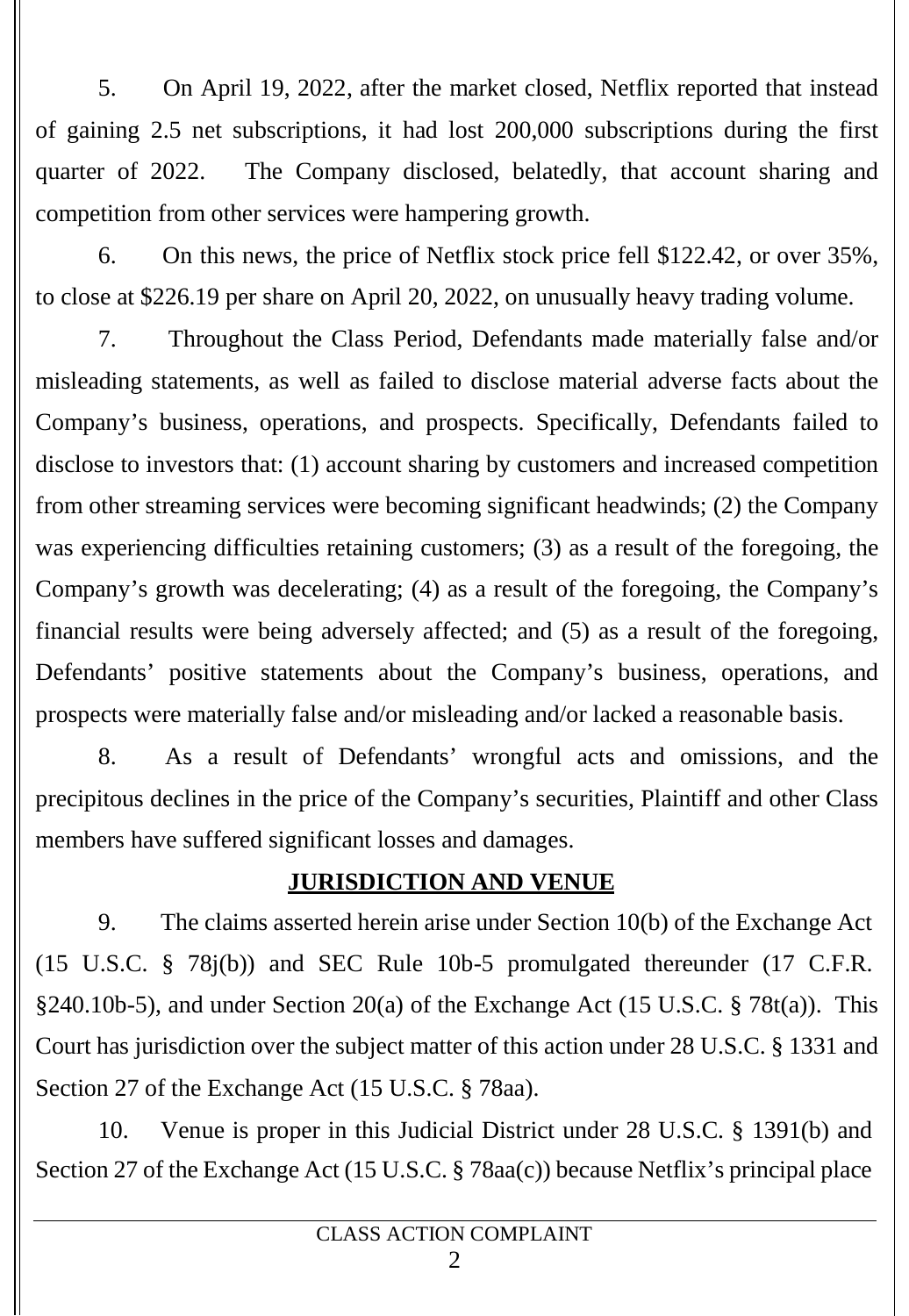of business lies in Los Gatos, California, which is within this Judicial District. In addition, many of the violations of the federal securities laws alleged herein were made within this Judicial District.

11. In connection with the acts, transactions, and conduct alleged herein, Defendants directly and indirectly used the means and instrumentalities of interstate commerce, including but not limited to the United States mail, interstate telephone communications, and the facilities of a national securities exchange.

## **PARTIES**

12. Plaintiff, as set forth in the accompanying certification, incorporated by reference herein, purchased Netflix securities during the Class Period, and suffered damages as a result of the federal securities law violations and false and misleading statements and material omissions alleged herein.

13. Defendant Netflix is incorporated under the laws of Delaware and has its principal executive offices in Los Gatos, California. Netflix's common stock trades on the NASDAQ under the symbol "NFLX."

14. Defendant Reed Hastings ("Hastings") was the Co-Chief Executive Officer ("Co-CEO"), President, and Chairperson of the Company at all relevant times.

15. Defendant Ted Sarandos ("Sarandos") was the Co-CEO, Chief Content Creator, and a director of the Company at all relevant times.

16. Defendant Spencer Neumann ("Neumann") was the Company's Chief Financial Officer ("CFO") at all relevant times.

17. Defendant Gregory Peters ("Peters") was the Company's Chief Operating Officer and Chief Product Officer at all relevant times.

18. Defendants Hastings, Sarandos, Neumann, and Peters (collectively the "Individual Defendants"), possessed and exercised their power and authority to control the contents of the Company's SEC filings, press releases, and other market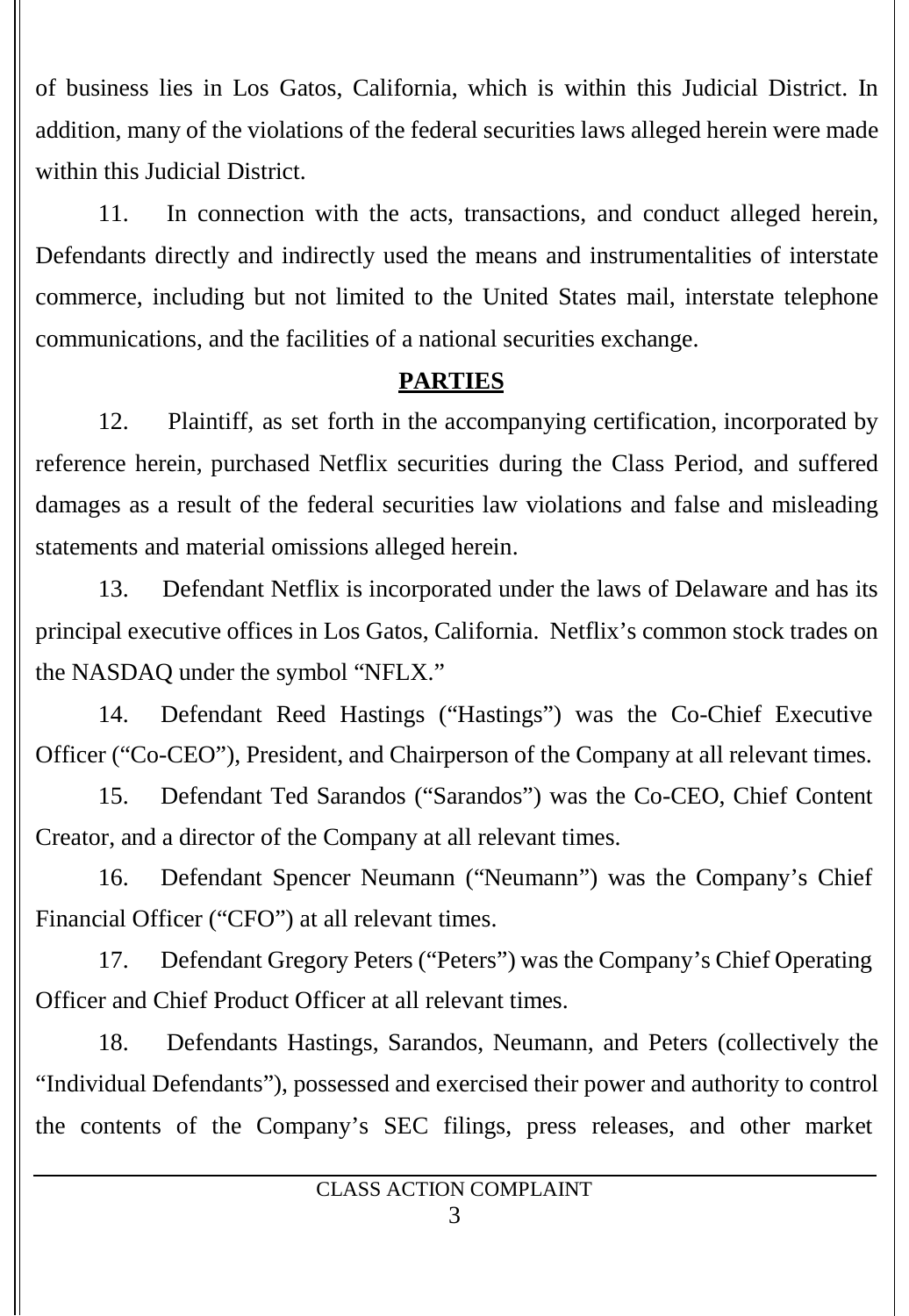communications. They were provided with copies of the Company's SEC filings, press releases, and statements in earnings calls, which were later shown to be misleading, prior to or shortly after their issuance and had the ability and opportunity to prevent their issuance or to cause them to be corrected or supplemented so as to not be materially misleading or incomplete. Because of their control over the Company, and their access to material information available to them but not to the public, the Individual Defendants knew that the adverse facts specified herein had not been disclosed to and were being concealed from the public, and that the positive representations being made were then materially false and misleading. The Individual Defendants are liable for the false statements and omissions pleaded herein.

## **SUBSTANTIVE ALLEGATIONS**

### **Background**

19. Netflix primarily operates an entertainment platform that offers TV series, documentaries, feature films, and mobile games across a variety of genres and languages. It also offers a DVD-by-mail service in the U.S.

## **Materially False and Misleading Statements**

20. The Class Period begins on January 19, 2021. On that date, the Company reported its fourth quarter 2020 financial results, stating in relevant part:

> Average paid streaming memberships increased 23% year over year in Q4, while average revenue per membership was flat year over year both on a reported and foreign exchange (F/X) neutral basis. Revenue was 1% higher than our guidance forecast, as paid net adds exceeded our 6.0m projection by 2.5m. Operating margin of 14.4% (a 600bps increase from Q4'19) also came in above our guidance, due to higher-than-expected revenue. EPS of \$1.19 vs. \$1.30 a year ago included a \$258m non-cash unrealized loss from F/X remeasurement on our Euro denominated debt.

For the full year, our 37m paid net additions represented a 31% increase from 2019's 28m paid net adds. We're becoming an increasingly global service with 83% of our paid net adds in 2020 coming from outside the UCAN region. Our EMEA region accounted for 41% of our full year paid net adds, while APAC was the second largest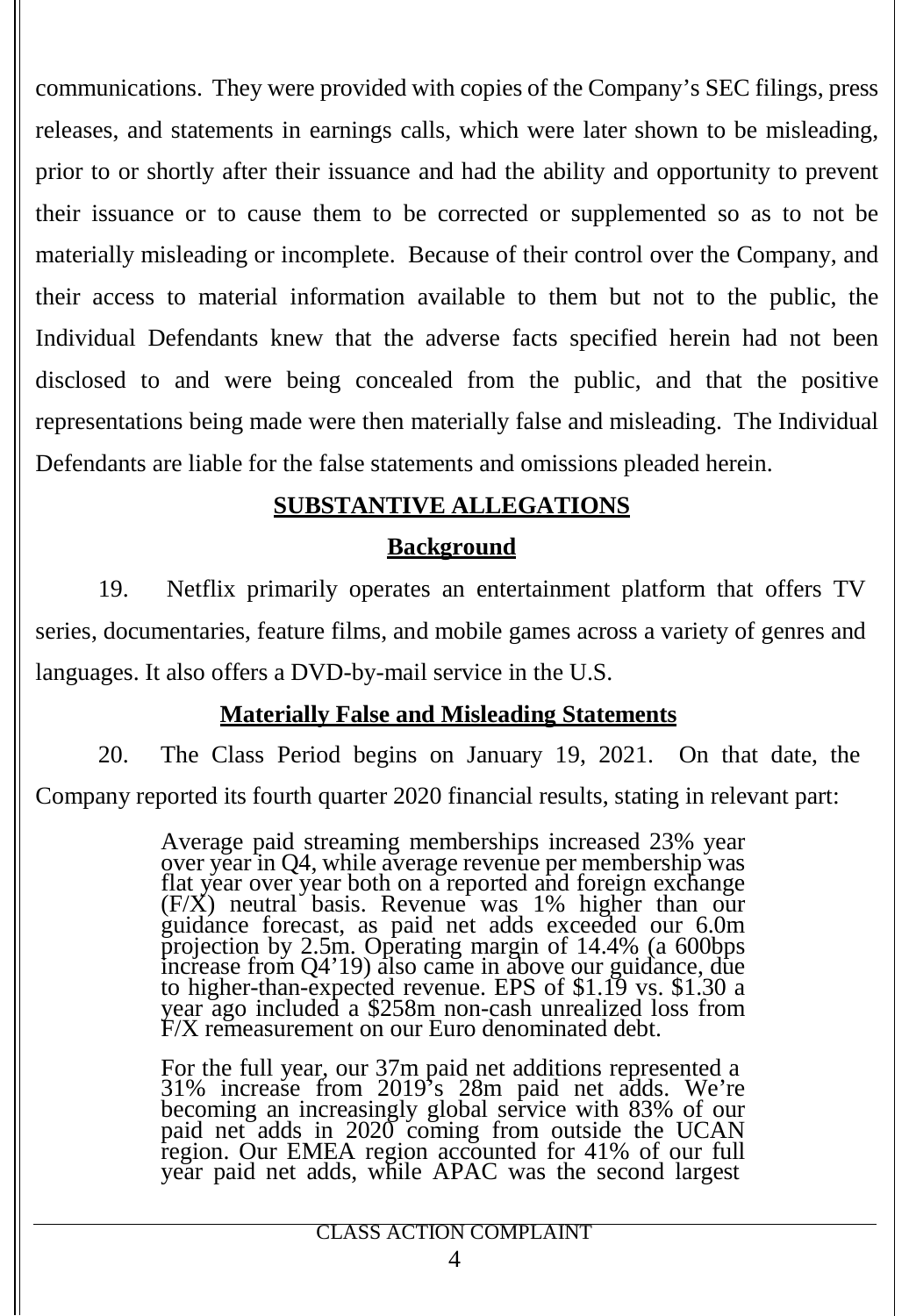contributor to paid net additions with 9.3m (up 65% year over year).

21. During the earnings call that day, Defendant Hastings claimed that consumers are "interested and willing to pay more for more content because they're hungry for great stories," and that they would "get that content" by going to other platforms in addition to Netflix. When an analyst posited that the addition of new streaming services "expands the pie . . . for streaming in general" and could "accelerate growth," Defendant Peters responded, "I think you're right."

22. On April 20, 2021, Netflix announced its first quarter 2021 financial results, stating in relevant part:

> Average revenue per membership rose 6% year over year, or 5%, excluding <sup>a</sup> foreign exchange impact of +\$80m. Operating income of \$2 billion vs. \$958 million more than doubled vs. Q1'20. This exceeded our guidance forecast primarily due to the timing of content spend. EPS of \$3.75 vs. \$1.57 a year ago included a \$253m non-cash unrealized gain from F/X remeasurement on our Euro denominated debt.

> The extraordinary events of Covid-19 led to unprecedented membership growth in 2020, as it pulled forward growth from 2021, and delayed production across every region. In turn, we ended 2020 with a bigger membership and revenue base than we would otherwise have had, contributing to record Q1'21 revenues. And since we were still ramping production levels late last year, we had lower content spend in Q1'21 - content amortization only grew 9.5% year over year in Q1'21 vs. 17% in FY20. The result was a 10 percentage point year over year jump in our operating margin to  $27\%$  in Q1, which is an all-time high.

> As we discussed in past letters, these dynamics are also contributing to a lighter content slate in the first half of 2021, and hence, we believe slower membership growth. In Q1, paid net additions of 4m were below our 6m guidance (and the 16m net additions in the year ago quarter) primarily due to acquisition, as retention in Q1 was in line with our expectations. We don't believe competitive intensity materially changed in the quarter or was a material factor in the variance as the over-forecast was across all of our regions. We also saw similar percentage year-over-year declines in paid net adds in all regions . . . , whereas the level of competitive intensity varies by country.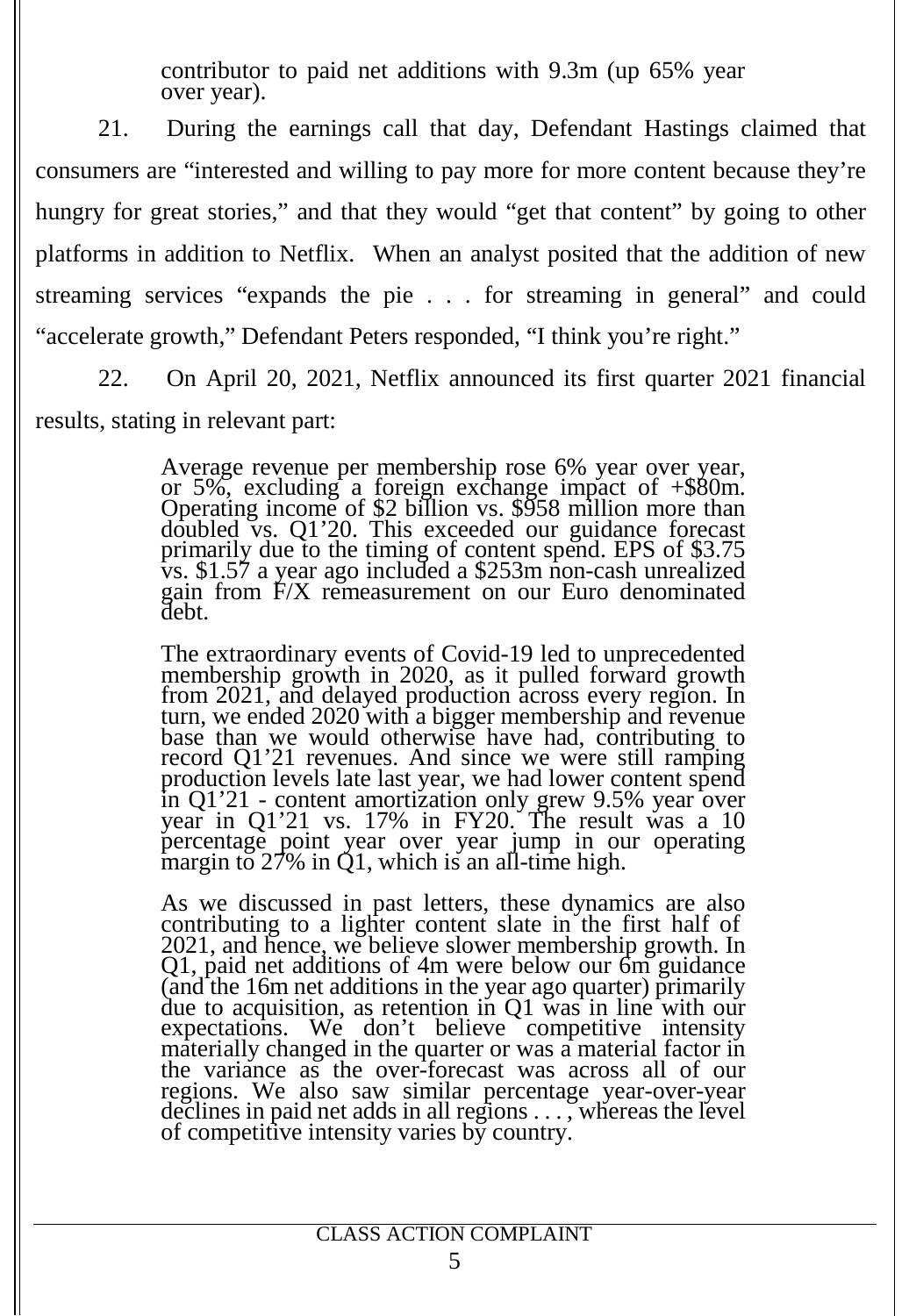23. During that day's earnings call, Defendant Neumann assured investors that the "business remains healthy" despite "noise in the near term" related to the pandemic. Defendant Hastings downplayed concerns over the competitive environment, claiming that the industry is "intensely competitive, but it always has been."

24. On July 20, 2021, Netflix announced its second quarter 2021 financial results, stating in relevant part:

> Revenue growth was driven by an 11% increase in average paid streaming memberships and 8% growth in average revenue per membership (ARM). ARM rose 4%, excluding a foreign exchange  $(FX)$  impact of  $+\$277m$ . Operating margin of 25.2% expanded 3 percentage points compared with the year ago quarter. EPS of \$2.97 vs. \$1.59 a year ago included a \$63m non-cash unrealized loss from FX remeasurement on our Euro denominated debt.

The pandemic has created unusual choppiness in our growth and distorts year-over-year comparisons as acquisition and engagement per member household spiked in the early months of COVID. In Q2'21, our engagement per member household was, as expected, down vs. those unprecedented levels but was still up 17% compared with a more comparable Q2'19. Similarly, retention continues to be strong and better than pre-COVID Q2'19 levels, even as average revenue per membership has grown 8% over this two-year period, demonstrating how much our members value Netflix and that as we improve our service we can charge a bit more.

We added 1.5m paid memberships in Q2, slightly ahead of our 1.0m guidance forecast. The APAC region represented about two-thirds of our global paid net adds in the quarter. As expected, Q2 paid memberships in the UCAN region were slightly down sequentially (-0.4m paid net adds). We believe our large membership base in UCAN coupled with a seasonally smaller quarter for acquisition is the main reason for this dynamic. This is similar to what we experienced in Q2'19 when our UCAN paid net adds were -0.1m; since then we've added nearly 7.5m paid net adds in UCAN.

25. Speaking at the earnings call that day, Defendant Neumann attributed the "choppiness" in growth to the after-effect of the "big pull forward in 2020" and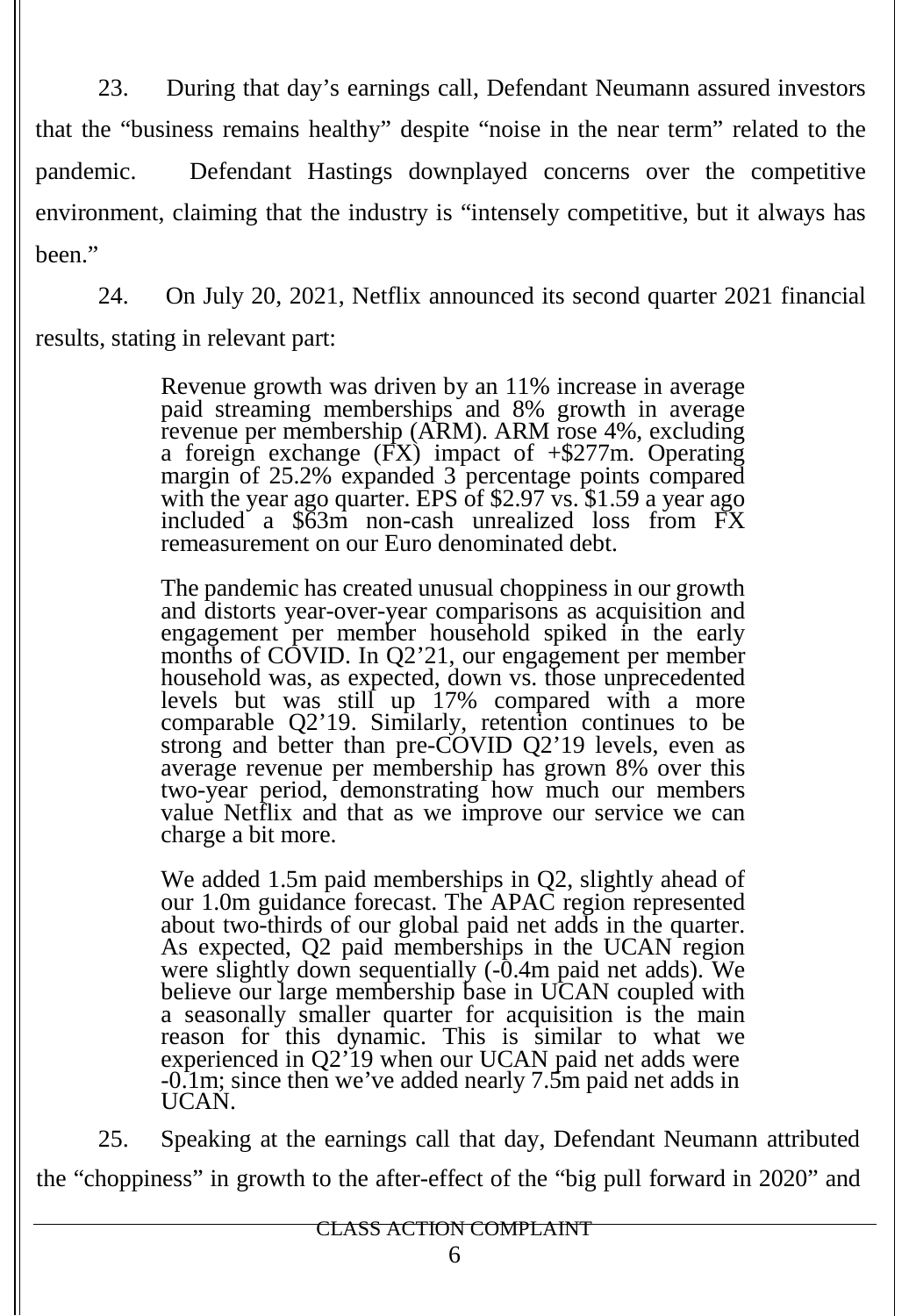reassured investors that the "businessis performing well." Neumann emphasized that Netflix was "roughly 20% penetrated in broadband homes," and with 800 million to 900 million worldwide that could potentially buy a Netflix subscription there was no reason why Netflix could not "be in all or most of those homes over time if we're doing our job." In the United States and Canada, Neumann said that only 26% of viewing consumption was through a streaming service, within which Netflix was only 7% of consumption.

26. On October 19, 2021, Netflix announced its third quarter 2021 financial results in a letter to shareholders that stated, in relevant part:

> After a lighter-than-normal content slate in Q1 and Q2 due to COVID-related production delays in 2020, we are seeing the positive effects of a stronger slate in the second half of the year. In Q3, we grew revenue 16% year over year to \$7.5 billion, while operating income rose 33% vs. the prior year quarter to \$1.8 billion. We added 4.4m paid net adds (vs. 2.2m in  $Q3'20$ ) to end the quarter with 214m paid memberships. We're very excited to finish the year with what we expect to be our strongest Q4 content offering yet, which shows up as bigger content expense and lower operating margins sequentially.

> > \* \* \*

We under-forecasted paid net adds for the quarter  $(4.4m)$ actual vs. our 3.5m projection), while ending paid memberships of 214m was within 0.4% of our forecast. For the second consecutive quarter, the APAC region was our largest contributor to membership growth with 2.2m paid net adds (half of total paid net adds) as we are continuing to improve our service in this region. In EMEA, paid net adds of 1.8m improved sequentially vs. the 188k in Q2 as several titles had a particularly strong impact. The UCAN and LATAM regions grew paid memberships more slowly. These regions have higher penetration of broadband homes although we believe we still have ample runway for growth as we continue to improve our service.

As a reminder, the quarterly guidance we provide is our actual internal forecast at the time we report and we strive for accuracy. For Q4'21, we forecast paid net adds of 8.5m, consistent with Q4'<sup>20</sup> paid net additions. For the full year 2021, we forecast an operating margin of20% or slightly better. This means that Q4'21 operating margin will be approximately 6.5% compared with 14% in Q4'20. The year over year decline in operating margin is due mostly to our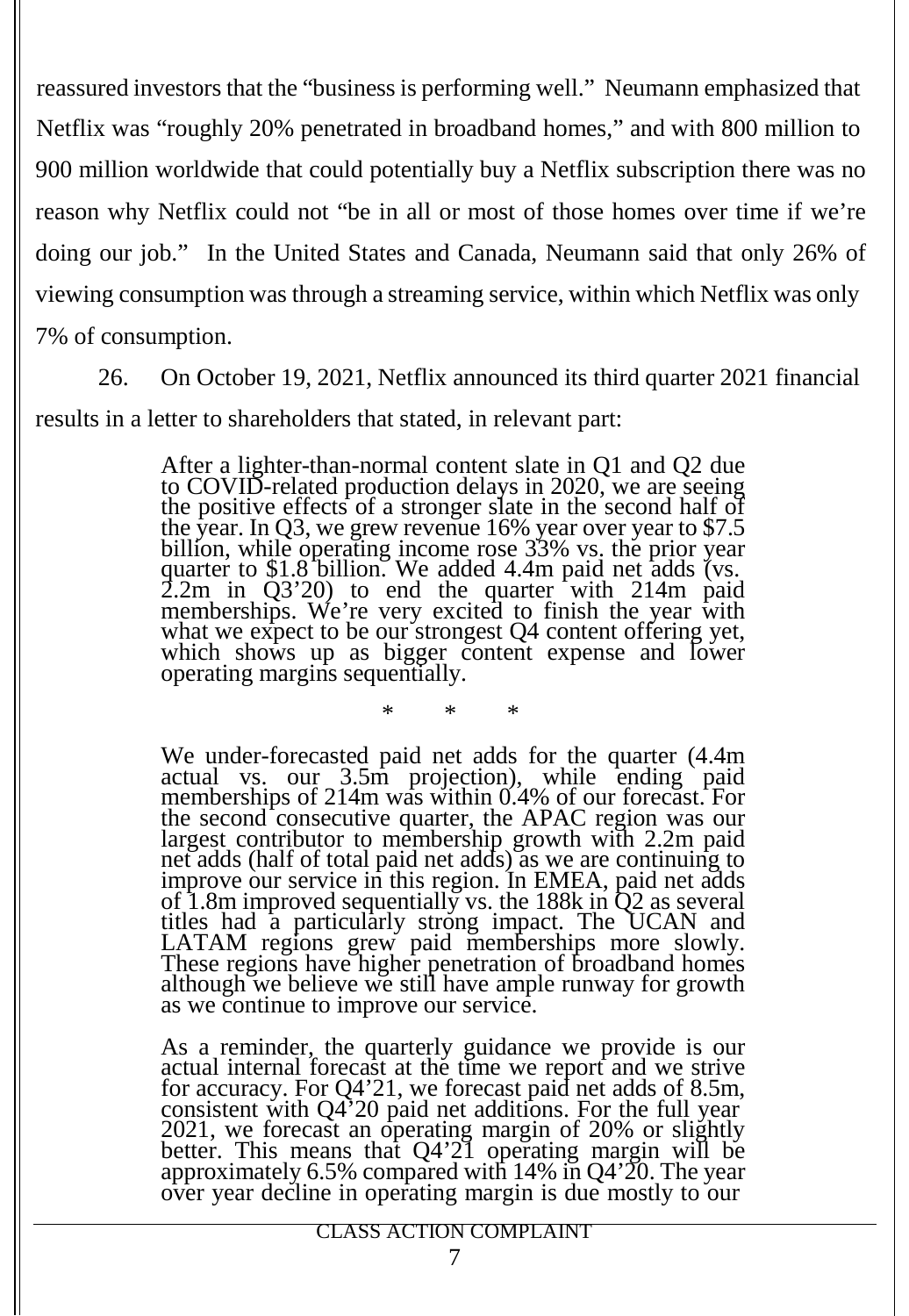backloaded big content release schedule in this Q4, which will result in a roughly 19% year over year increase in content amortization for  $Q4'21$  (compared with  $\sim 8\%$ growth year to date).

27. Netflix held a conference call that day to discuss the financial results with analysts and investors. During the call, Defendant Neumann stated that "throughout the quarter, the business remained healthy as it had been throughout the year with churn at low levels, down prior to the comparable periods both in 2020 and two years ago pre-COVID in 2019." He also stated that management "expect[ed] to continue in terms of that healthy retention and then this kind of acceleration as we get past those initial market reopenings with COVID [and] past the COVID pull forwarding into the strength of our slate . . . ."

28. The above statements identified in ¶¶ 21-28 were materially false and/or misleading, and failed to disclose material adverse facts about the Company's business, operations, and prospects. Specifically, Defendants failed to disclose to investors that: (1) account sharing by customers and increased competition from other streaming services were becoming significant headwinds; (2) the Company was experiencing difficulties retaining customers; (3) as a result of the foregoing, the Company's growth was decelerating; (4) as a result of the foregoing, the Company's financial results were being adversely affected; and (5) as a result of the foregoing, Defendants' positive statements about the Company's business, operations, and prospects were materially false and/or misleading and/or lacked a reasonable basis.

## **The Truth is Gradually Revealed**

29. On January 20, 2022, after the market closed, Netflix revealed that it had "slightly over-forecasted paid net adds in Q4." In a letter to shareholders, Netflix announced its fourth quarter 2021 financial results and stated, in relevant part (all emphases herein are added):

> Full year revenue of \$30 billion grew 19% year over year while operating income of \$6.2 billion rose 35% year over year. We finished Q4 with 222m paid memberships (with

> > CLASS ACTION COMPLAINT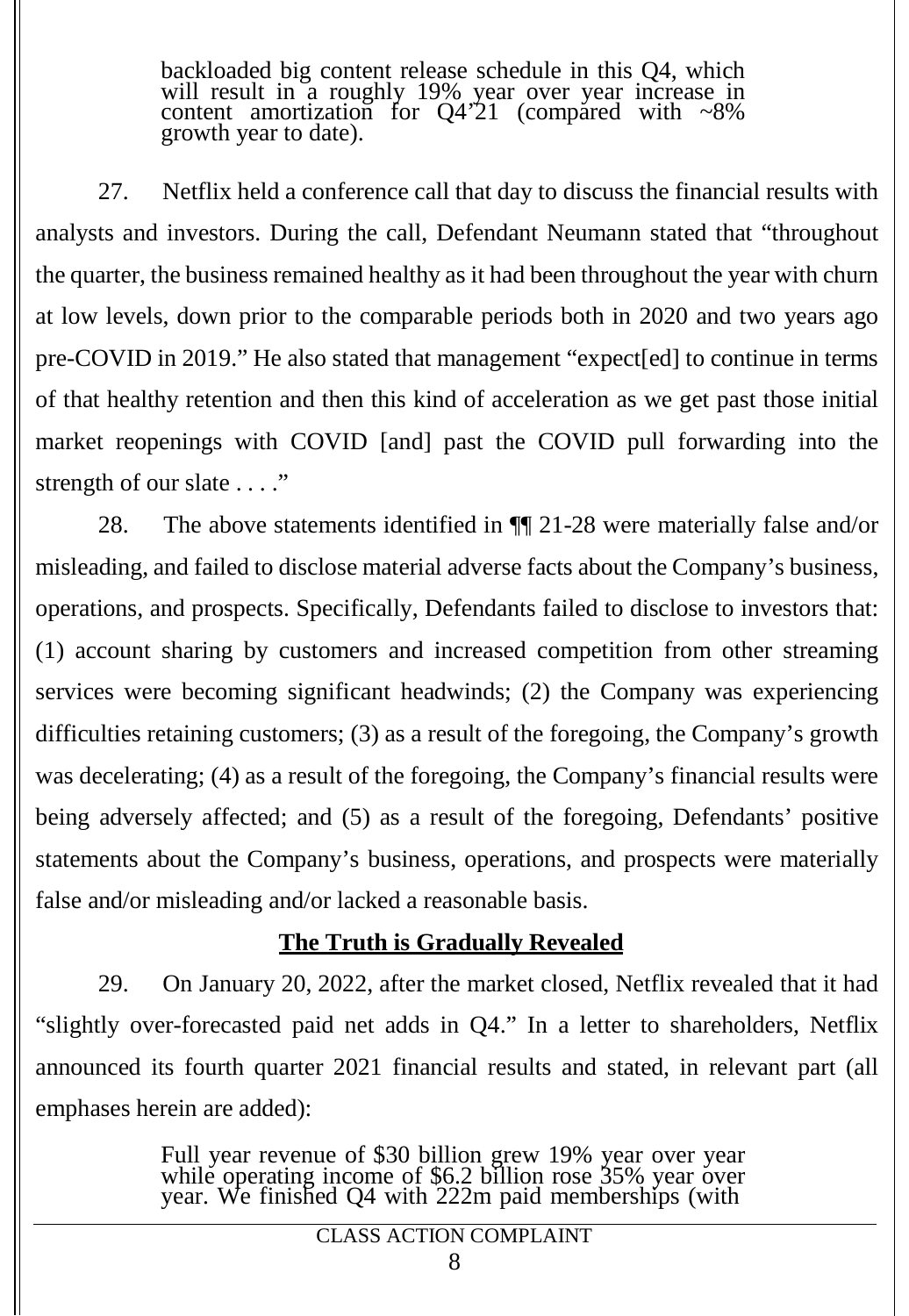8.3m paid net adds in Q4). Even in a world of uncertainty and increasing competition, we're optimistic about our long-term growth prospects as streaming supplants linear entertainment around the world.

\* \* \*

*We slightly over-forecasted paid net adds in Q4 (8.3m actual compared to the 8.5m paidnet adds in both the year ago quarter and our beginning of quarter projection).* For the full year 2021, paid net adds totaled 18m vs 37m in 2020. Our service continues to grow globally, with more than 90% of our paid net adds in 2021 coming from outside the UCAN region.

Nonetheless, our UCAN region added 1.2m paid memberships in Q4'21 (vs. 0.9m last year), marking our strongest quarter of member growth in this region since the early days of COVID-19 in 2020. In APAC, we increased paid memberships by 2.6m (vs. 2.0m in the year ago quarter) with strong growth in both Japan and India. EMEA was our largest contributor to paid net adds in Q4 (3.5m vs. 4.5m in the prior year period) and the region delivered record quarterly revenue, exceeding \$2.5 billion for the first time. LATAM paid net adds totaled 1.0m vs. 1.2m last year.

\* \* \*

\* \* \*

*For* Q1'22, we forecast paid net adds of 2.5m vs. 4.0m in the year ago quarter. Our guidance reflects a more backend weighted content slate in Q1'22 (for example, *Bridgerton* S2 and our new original film *The Adam Project* will both be launching in March). *In addition, while retention and engagement remain healthy, acquisition growth has not yet re-accelerated to pre-Covid levels. We think this may be due to several factors including the ongoing Covid overhang and macro-economic hardship in several parts of the world like LATAM.*

Consumers have always had many choices when it comes to their entertainment time - competition that has only intensified over the last 24 months as entertainment companies all around the world develop their own streaming offering. *While this added competition may be affecting our marginal growth some, we continue to grow in every country and region in which these new streaming alternatives have launched.* This reinforces our view that the greatest opportunity in entertainment is the transition from linear to streaming and that with under 10% of total TV screen time in the US, our biggest market, Netflix has tremendous room for growth if we can continue to improve our service.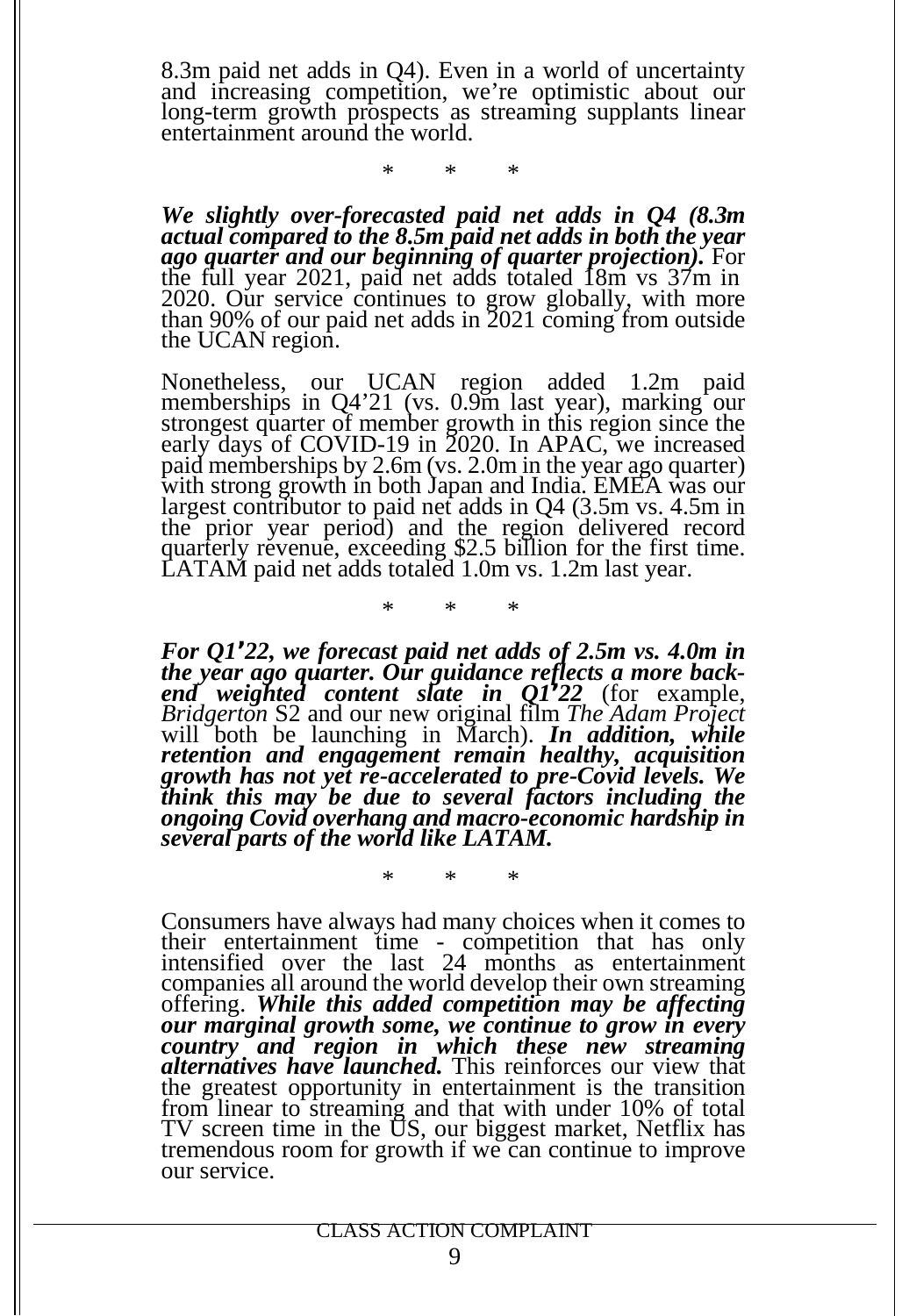30. The same day, Netflix held a conference call to discuss the financial results with analysts and investors. During the call, Defendant Neumann stated that "overall, the business was healthy. Retention was strong. Churn was down." He continued that "acquisition was growing, just not growing quite as fast as we were perhaps hoping or forecasting," which was "probably a bit of just overall COVID overhang that's still happening . . . [and] some macroeconomic strain in some parts of the world . . . ."

31. On this news, the Company's stock price fell \$110.75, or nearly 22%, to close at \$397.50 per share on January 21, 2022, on unusually heavy trading volume.

32. On January 27, 2022, Netflix filed with the SEC on Form 10-K its annual report for the period ended December 31, 2021. Therein, the Company provided the following risk disclosures:

> If our efforts to attract and retain members are not successful, our business will be adversely affected.

We have experienced significant membership growth over the past several years. Our penetration and growth rates vary between the jurisdictions where we provide our service. In countries where we have been operating for many years or where we are highly penetrated, our membership growth is slower than in newer or less penetrated countries. Our ability to continue to attract and retain members will depend in part on our ability to consistently provide our members in countries around the globe with compelling content choices, effectively drive conversation around our content and service, as well as provide a quality experience for choosing and enjoying TV series, documentaries, feature films and mobile games. Furthermore, the relative service levels, content offerings, pricing and related features of competitors to our service may adversely impact our ability to attract and retain memberships. Competitors include other entertainment video providers, such as MVPDs, and streaming entertainment providers (including those that provide pirated content), video gaming providers, as well as user-generated content, and more broadly other sources of entertainment that our members could choose in their moments of free time.

If consumers do not perceive our service offering to be of value, including if we introduce new or adjust existing features, adjust pricing or service offerings, or change the mix of content in a manner that is not favorably received by them, we may not be able to attract and retain members. We have recently expanded our entertainment video offering to include games. If our efforts to

### CLASS ACTION COMPLAINT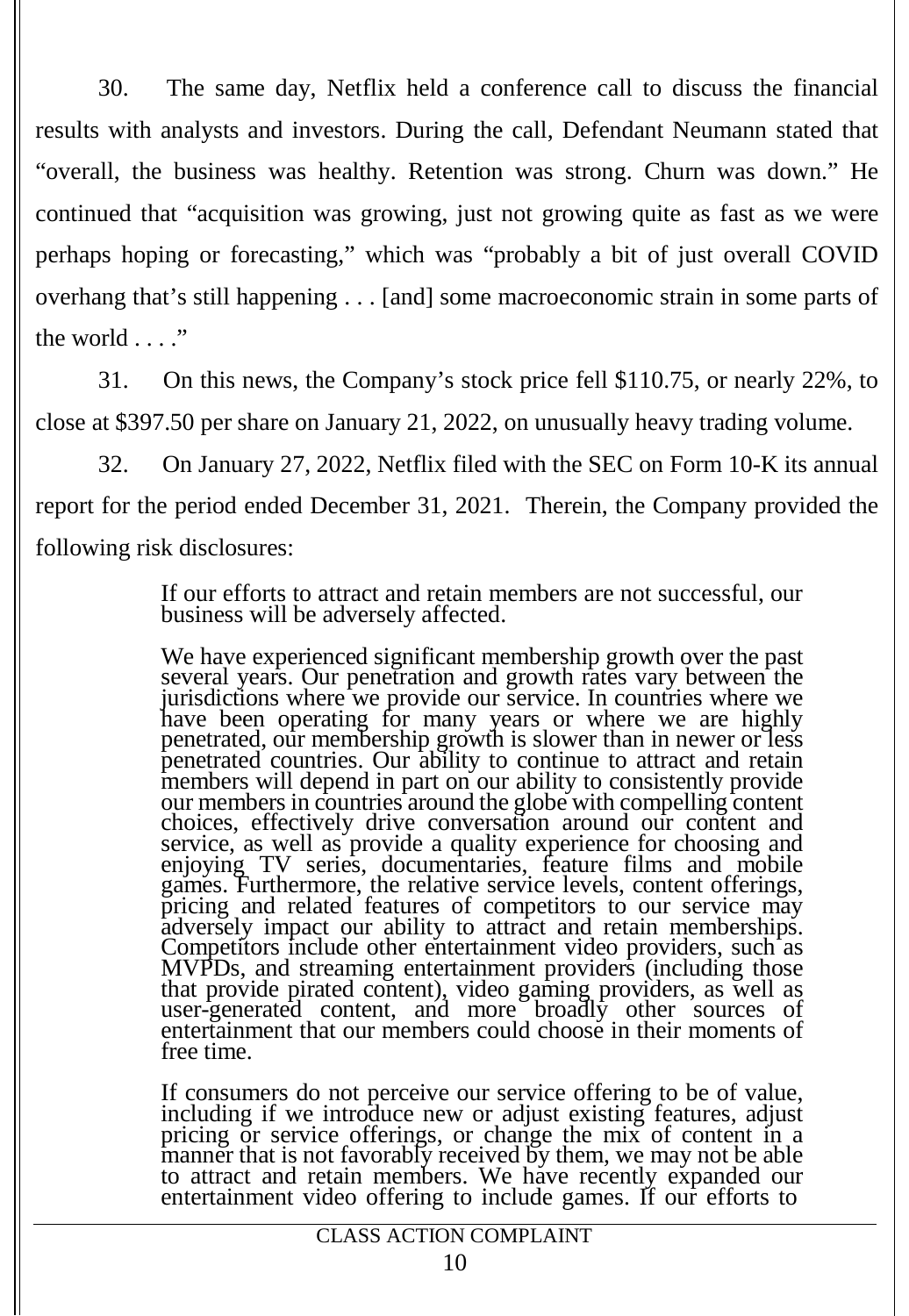develop and offer games are not valued by our current and future members, our ability to attract and retain members may be negatively impacted. We may, from time to time, adjust our membership pricing, our membership plans, or our pricing model itself, which may not be well-received by consumers, and which may result in existing members canceling our service or fewer new members joining our service. In addition, many of our members rejoin our service or originate from word-of-mouth advertising from existing members. If our efforts to satisfy our existing members are not successful, we may not be able to attract members, and as a result, our ability to maintain and/or grow our business will be adversely affected. Members cancel our service for many reasons, including a perception that they do not use the service sufficiently, the need to cut household expenses, availability of content is unsatisfactory, competitive services provide a better value or experience and customer service issues are not satisfactorily resolved. Membership growth is also impacted by seasonality, with the fourth quarter historically representing our greatest growth, as well as the timing of our content release schedules. We must continually add new memberships both to replace canceled memberships and to grow our business beyond our current membership base. While we currently permit multiple users within the same household to share a single account for non-commercial purposes, if multi-household usage is abused or if our efforts to restrict multi-household usage are ineffective, our ability to add new members may be hindered and our results of operations may be adversely impacted. If we do not grow as expected, given, in particular, that our content costs are largely fixed in nature and contracted over several years, we may not be able to adjust our expenditures or increase our (per membership) revenues commensurate with the lowered growth rate such that our margins, liquidity and results of operation may be adversely impacted. If we are unable to successfully compete with current and new competitors in providing compelling content, with current and new competitors in providing compelling content,<br>retaining our existing memberships and attracting new memberships, our business will be adversely affected.

33. The above statements identified in ¶¶ 30-31, 33 were materially false and/or misleading, and failed to disclose material adverse facts about the Company's business, operations, and prospects. Specifically, Defendants failed to disclose to investors that: (1) account sharing by customers and increased competition from other streaming services were becoming significant headwinds; (2) the Company was experiencing difficulties retaining customers; (3) as a result of the foregoing, the Company's growth was decelerating; (4) as a result of the foregoing, the Company's financial results were being adversely affected; and (5) as a result of the foregoing,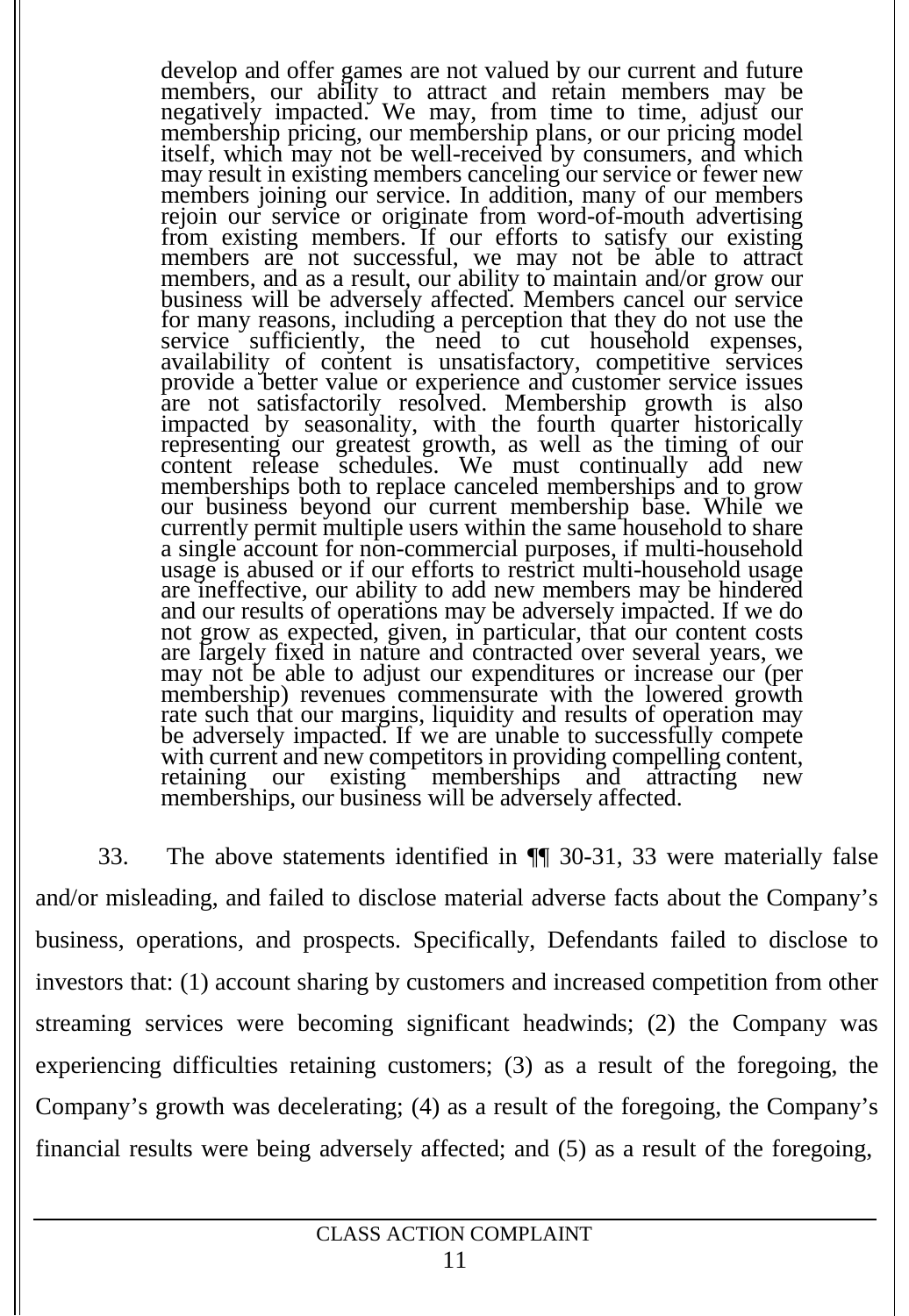Defendants' positive statements about the Company's business, operations, and prospects were materially false and/or misleading and/or lacked a reasonable basis.

34. On April 19, 2022, after the market closed, Netflix reported that it had lost 200,000 subscriptions during the first quarter of 2022, well under the paid net add guidance of 2.5 million. In a letter to shareholders, Netflix explained:

> *Paid netadditions were -0.2m compared against our guidance forecast of 2.5m and 4.0m in the same quarter a year ago.* The suspension of our service in Russia and winding-down of all Russian paid memberships resulted in a -0.7m impact on paid net adds; excluding this impact, paid net additions totaled +0.5m. The main challenge for membership growth is continued soft acquisition across all regions. *Retention was also slightly lower relative to our guidance forecast*, although it remains at a very healthy level (we believe among the best in the industry). Recent price changes are largely tracking in-line with our expectations and remain significantly revenue positive.

In EMEA (-0.3M paid net adds, or +0.4m excluding the Russia impact), we saw a slowdown in our business in Central and Eastern Europe in March, coinciding with Russia's invasion of Ukraine. Paid net additions in LATAM totaled -0.4M; similar to recent quarters, we believe a combination of forces including macroeconomic weakness and our price changes (F/X neutral ARM grew 20% year over year) were a drag on our membership growth. UCAN paid net adds of -0.6M was largely the result of our price change which is tracking in-line with our expectations and is significantly revenue positive. We're making good progress in APAC where we are seeing nice growth in a variety of markets including Japan, India, Philippines, Thailand and Taiwan.

As a reminder, the quarterly guidance we provide is our actual internal forecast at the time we report. *For Q2'22, we forecast* paid net additions of -2.0m vs. +1.5m in the year ago quarter.<br>Our forecast assumes our current trends persist (such as slow *acquisition and the near term impact of price changes) plus typical seasonality (Q2 paid netadds are usually less than Q1 paid net adds*). We project revenue to grow approximately 10% year over year in Q2, assuming roughly a mid-to-high single digit year over year increase in ARM on a F/X neutral basis. We still target <sup>a</sup> 19%-20% operating margin for the full year 2022, assuming no material swings in F/X rates from when we set this goal in January of 2022.

35. The letter to shareholders stated that Netflix is "not growing revenue as fast as we'd like." It further stated: "COVID clouded the picture by significantly increasing our growth in 2020, leading us to believe that most of our slowing growth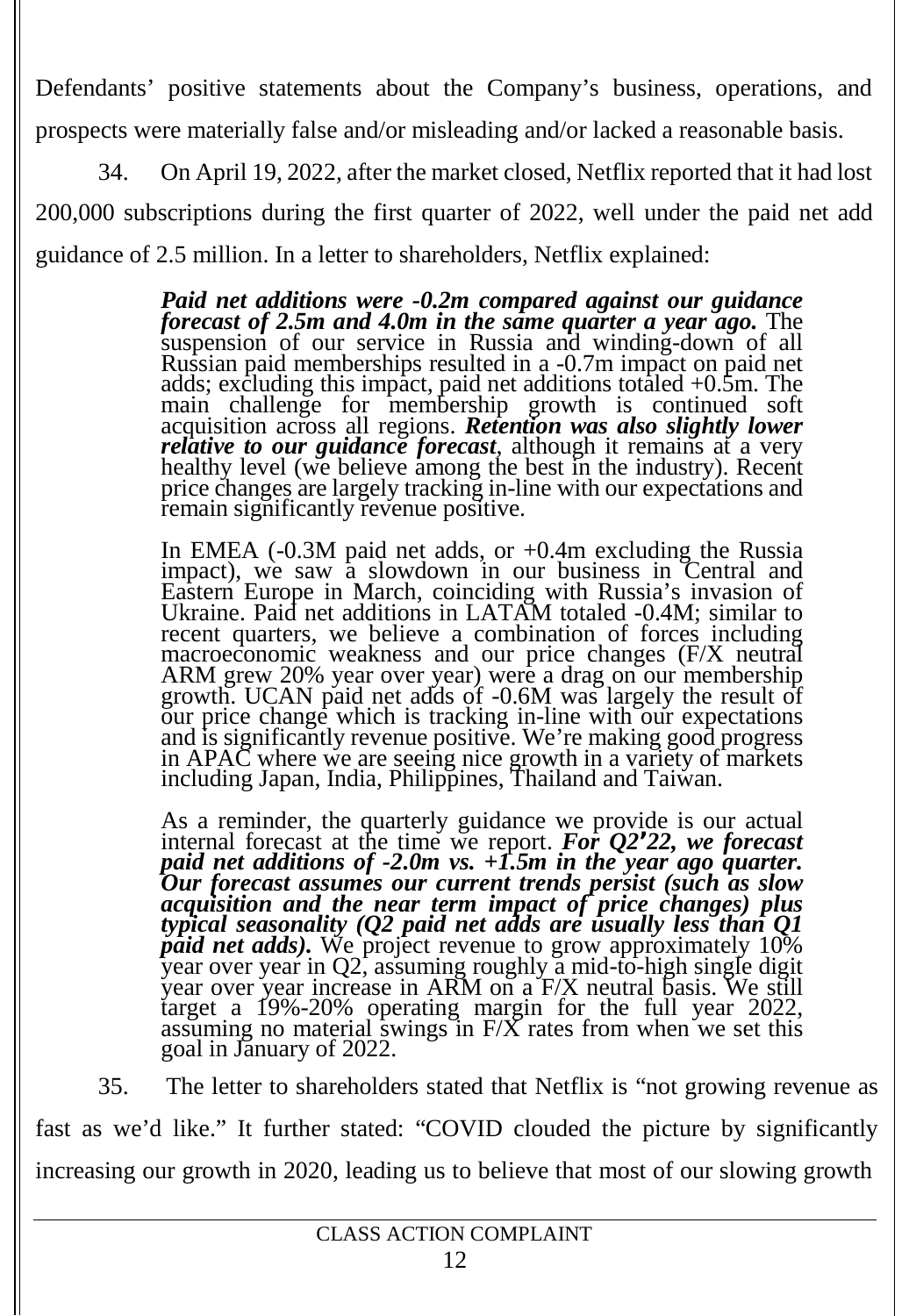in 2021 was due to the COVID pull forward." However, Netflix newly attributed the slowing revenue growth to four factors, including rampant account sharing and competition with other streaming services. Specifically, the letter stated, in relevant part:

> First, it's increasingly clear that the pace of growth into our underlying addressable market (broadband homes) is partly dependent on factors we don't directly control, like the uptake of connected TVs (since the majority of our viewing is on TVs), the adoption of on-demand entertainment, and data costs. We believe these factors will keep improving over time, so that all broadband households will be potential Netflix customers.

Second, in addition to our 222m paying households, *we estimate that Netflix is being shared with over 100m additional households, including over 30m in the UCAN region.* Account sharing as a percentage of our paying membership hasn't changed much over the years, but, coupled with the first factor, means it's harder to grow membership in many markets - an issue that was obscured by our COVID growth.

Third, competition for viewing with linear TV as well as YouTube, Amazon, and Hulu has been robust for the last 15 years. YouTube, Amazon, and Hulu has been robust for the last <sup>15</sup> years. *However, over the last three years, as traditional entertainment companies realized streaming is the future, many new streaming services have also launched.* While our US television viewing share, for example, has been steady to up according to Nielsen, we want to grow that share faster. Higher view share is an indicator of higher satisfaction, which supports higher retention and revenue.

Fourth, macro factors, including sluggish economic growth, increasing inflation, geopolitical events such as Russia'<sup>s</sup> invasion of Ukraine, and some continued disruption from COVID are likely having an impact as well.

36. On this news, the Company's share price fell \$122.42, or over 35%, to

close at \$226.19 per share on April 20, 2022, on unusually heavy trading volume.

## **CLASS ACTION ALLEGATIONS**

37. Plaintiff brings this action as a class action pursuant to Federal Rule of Civil Procedure 23(a) and (b)(3) on behalf of a class, consisting of all persons and entities that purchased or otherwise acquired Netflix common stock between January 19, 2021 and April 19, 2022, inclusive, and who were damaged thereby (the "Class").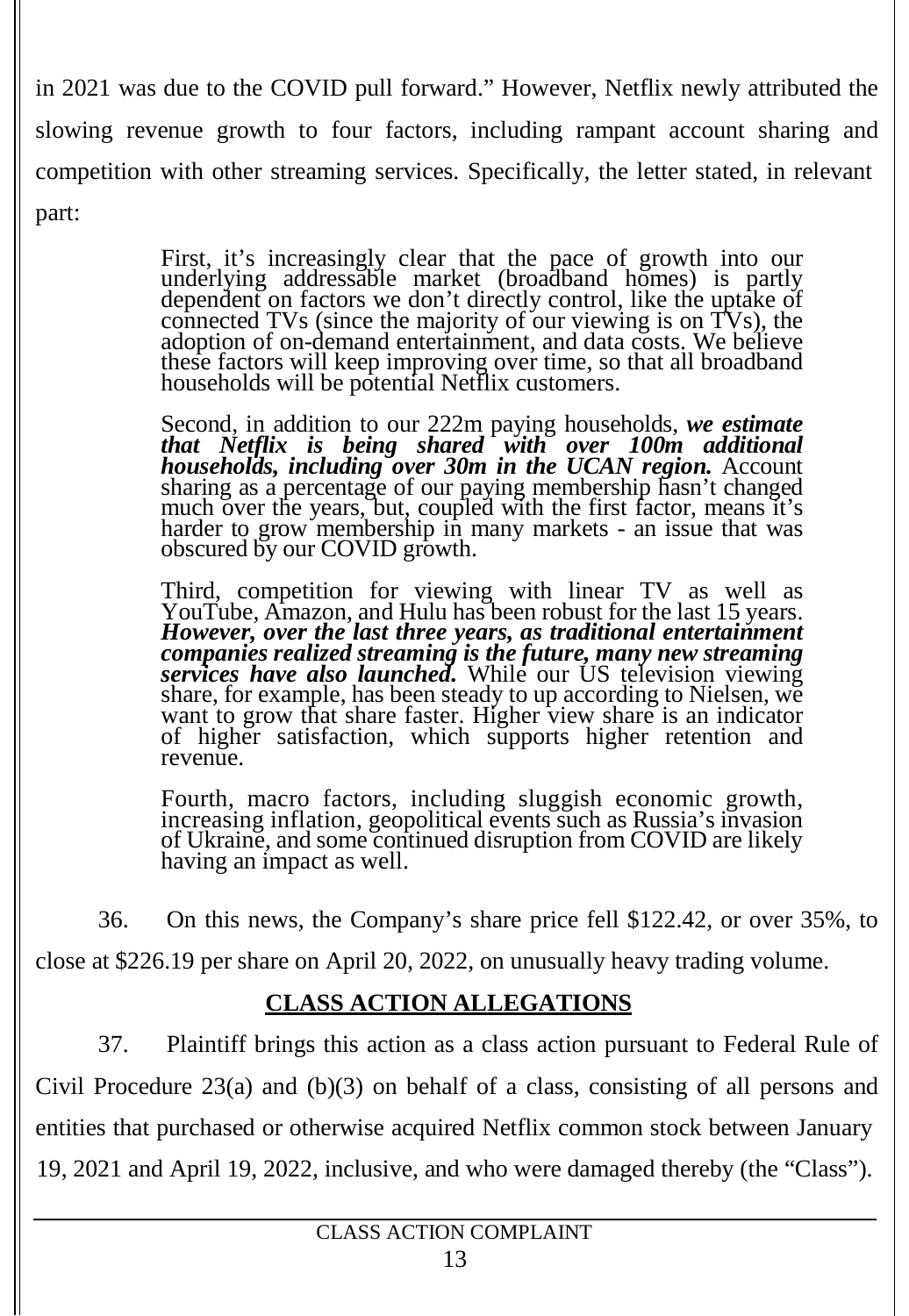Excluded from the Class are Defendants, the officers and directors of the Company, at all relevant times, members of their immediate families and their legal representatives, heirs, successors, or assigns, and any entity in which Defendants have or had a controlling interest.

38. The members of the Class are so numerous that joinder of all members is impracticable. Throughout the Class Period, Netflix's shares actively traded on the NASDAQ. Plaintiff believes that there are at least hundreds or thousands of members in the proposed Class. Hundreds of millions of Netflix shares were traded publicly during the Class Period on the NASDAQ. Record owners and other members of the Class may be identified from records maintained by Netflix or its transfer agent and may be notified of the pendency of this action by mail, using the form of notice similar to that customarily used in securities class actions.

39. Plaintiff's claims are typical of the claims of the members of the Class as all members of the Class are similarly affected by Defendants' wrongful conduct in violation of federal law that is complained of herein.

40. Plaintiff will fairly and adequately protect the interests of the members of the Class and has retained counsel competent and experienced in class and securities litigation.

41. Common questions of law and fact exist as to all members of the Class and predominate over any questions solely affecting individual members of the Class. Among the questions of law and fact common to the Class are:

- (a) whether Defendants' acts as alleged herein violated the federal securities laws;
- (b) whether Defendants' statements to the investing public during the Class Period omitted and/or misrepresented material facts about the business, operations, and prospects of Netflix; and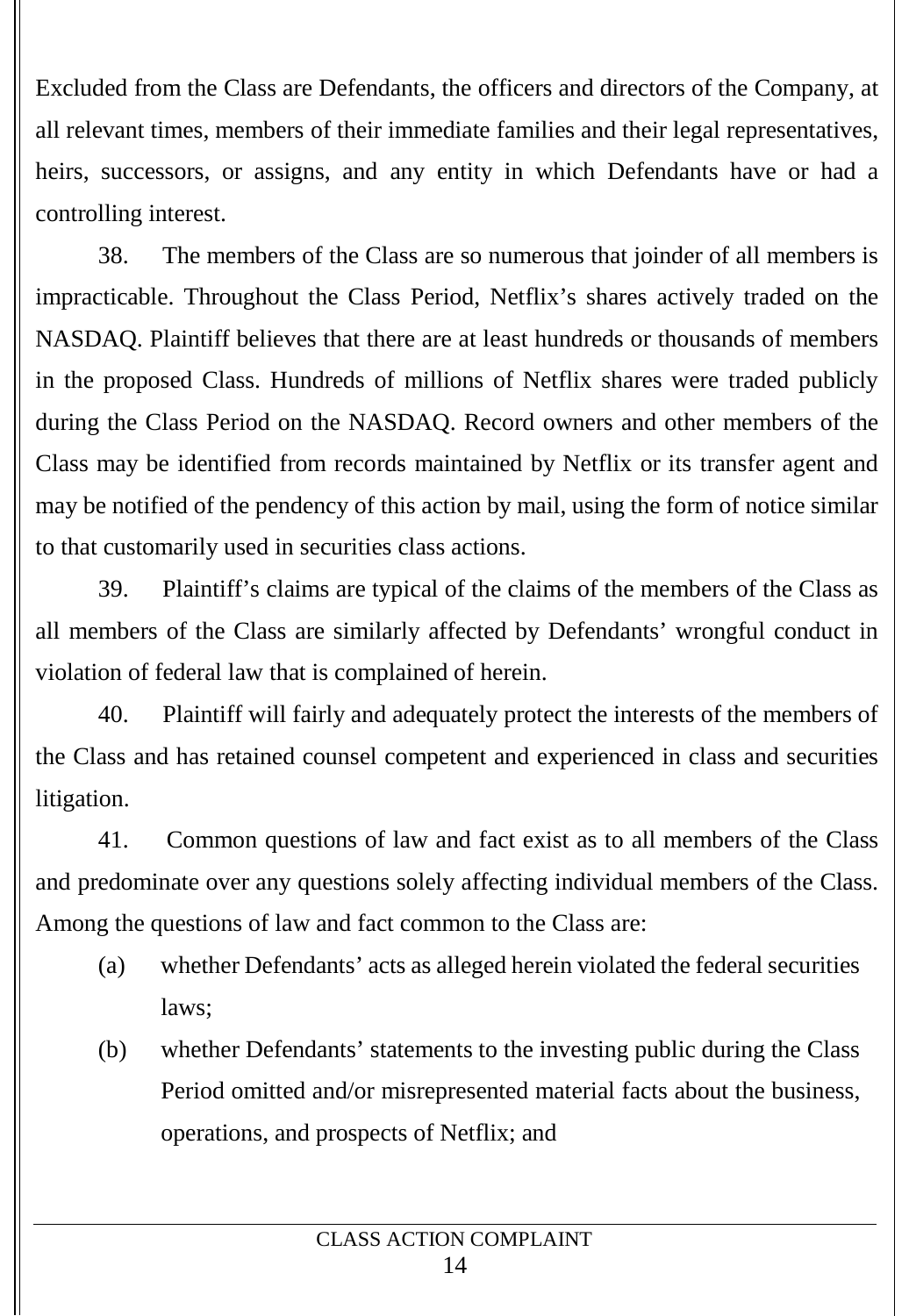(c) to what extent the members of the Class have sustained damages and the proper measure of damages.

42. A class action is superior to all other available methods for the fair and efficient adjudication of this controversy since joinder of all members is impracticable. Furthermore, as the damages suffered by individual Class members may be relatively small, the expense and burden of individual litigation makes it impossible for members of the Class to individually redress the wrongs done to them. There will be no difficulty in the management of this action as a class action.

## **LOSS CAUSATION**

43. Defendants' wrongful conduct, as alleged herein, directly and proximately caused the economic loss suffered by Plaintiff and the Class.

44. During the Class Period, Plaintiff and the Class purchased Netflix's securities at artificially inflated prices and were damaged thereby. The price of the Company's securities significantly declined when the misrepresentations made to the market, and/or the information alleged herein to have been concealed from the market, and/or the effects thereof, were revealed, causing investors' losses.

## **SCIENTER**

45. As alleged herein, Defendants acted with scienter since Defendants knew that the public documents and statements issued or disseminated in the name of the Company were materially false and/or misleading; knew that such statements or documents would be issued or disseminated to the investing public; and knowingly and substantially participated or acquiesced in the issuance or dissemination of such statements or documents as primary violations of the federal securities laws. The Individual Defendants, by virtue of their receipt of information reflecting the true facts regarding Netflix, their control over, and/or receipt and/or modification of Netflix's allegedly materially misleading misstatements and/or their associations with the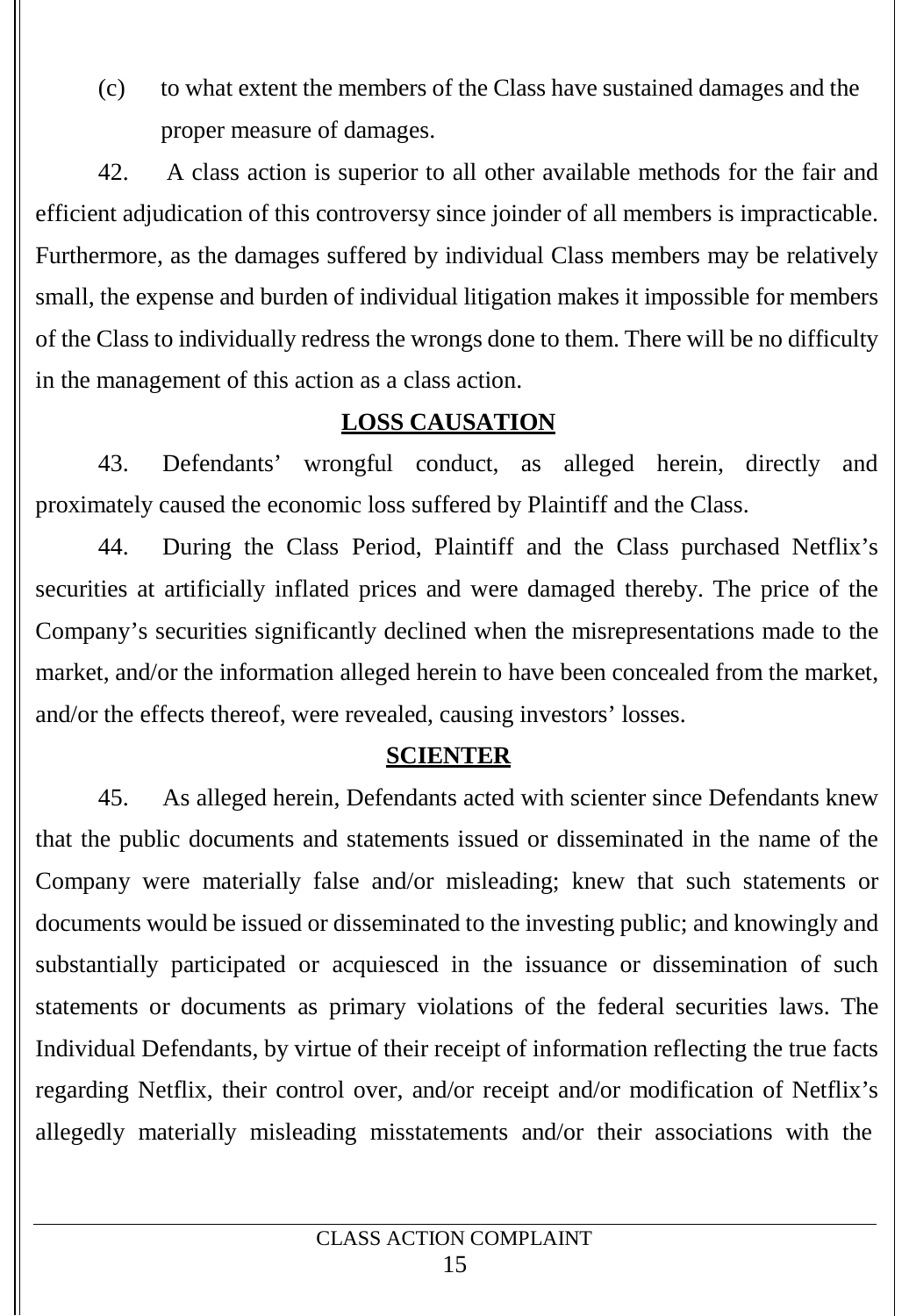Company which made them privy to confidential proprietary information concerning Netflix, participated in the fraudulent scheme alleged herein.

## **PRESUMPTION OF RELIANCE**

46. The market for Netflix's securities was open, well-developed and efficient at all relevant times. As a result of the materially false and/or misleading statements and/or failures to disclose, Netflix's securities traded at artificially inflated prices during the Class Period. Plaintiff and other members of the Class purchased or otherwise acquired the Company's securities relying upon the integrity of the market price of Netflix's securities and market information relating to Netflix, and have been damaged thereby.

47. During the Class Period, the artificial inflation of Netflix's shares was caused by the material misrepresentations and/or omissions particularized in this Complaint causing the damages sustained by Plaintiff and other members of the Class. As described herein, during the Class Period, Defendants made or caused to be made a series of materially false and/or misleading statements about Netflix's business, prospects, and operations. These material misstatements and/or omissions created an unrealistically positive assessment of Netflix and its business, operations, and prospects, thus causing the price of the Company's securities to be artificially inflated at all relevant times, and when disclosed, negatively affected the value of the Company shares. Defendants' materially false and/or misleading statements during the Class Period resulted in Plaintiff and other members of the Class purchasing the Company's securities at such artificially inflated prices, and each of them has been damaged as a

result.<br>48. At all relevant times, the market for Netflix's securities was an efficient market for the following reasons, among others: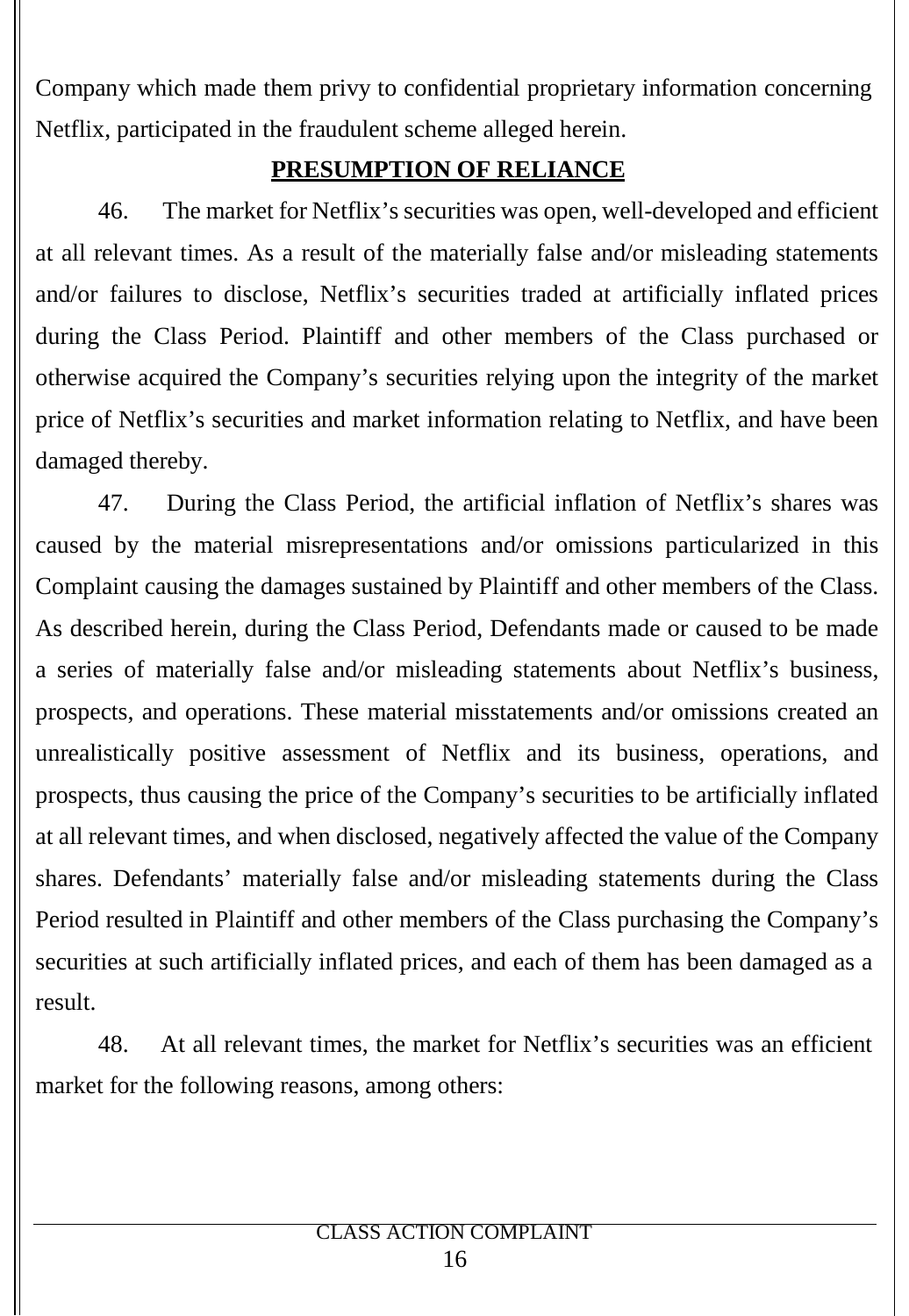- (a) Netflix shares met the requirements for listing, and was listed and actively traded on the NASDAQ, a highly efficient and automated market;
- (b) As a regulated issuer, Netflix filed periodic public reports with the SEC and/or the NASDAQ;
- (c) Netflix regularly communicated with public investors via established market communication mechanisms, including through regular dissemination of press releases on the national circuits of major newswire services and through other wide-ranging public disclosures, such as communications with the financial press and other similar reporting services; and
- (d) Netflix was followed by securities analysts employed by brokerage firms who wrote reports about the Company, and these reports were distributed to the sales force and certain customers of their respective brokerage firms. Each of these reports was publicly available and entered the public marketplace.

49. As a result of the foregoing, the market for Netflix's securities promptly digested current information regarding Netflix from all publicly available sources and reflected such information in Netflix's share price. Under these circumstances, all purchasers of Netflix's securities during the Class Period suffered similar injury through their purchase of Netflix's securities at artificially inflated prices and a presumption of reliance applies.

50. A Class-wide presumption of reliance is also appropriate in this action under the Supreme Court's holding in *Af iliated Ute Citizens of Utah v. United States*, 406 U.S. 128 (1972), because the claims asserted herein are predicated in part upon material omissions of fact that Defendants had a duty to disclose.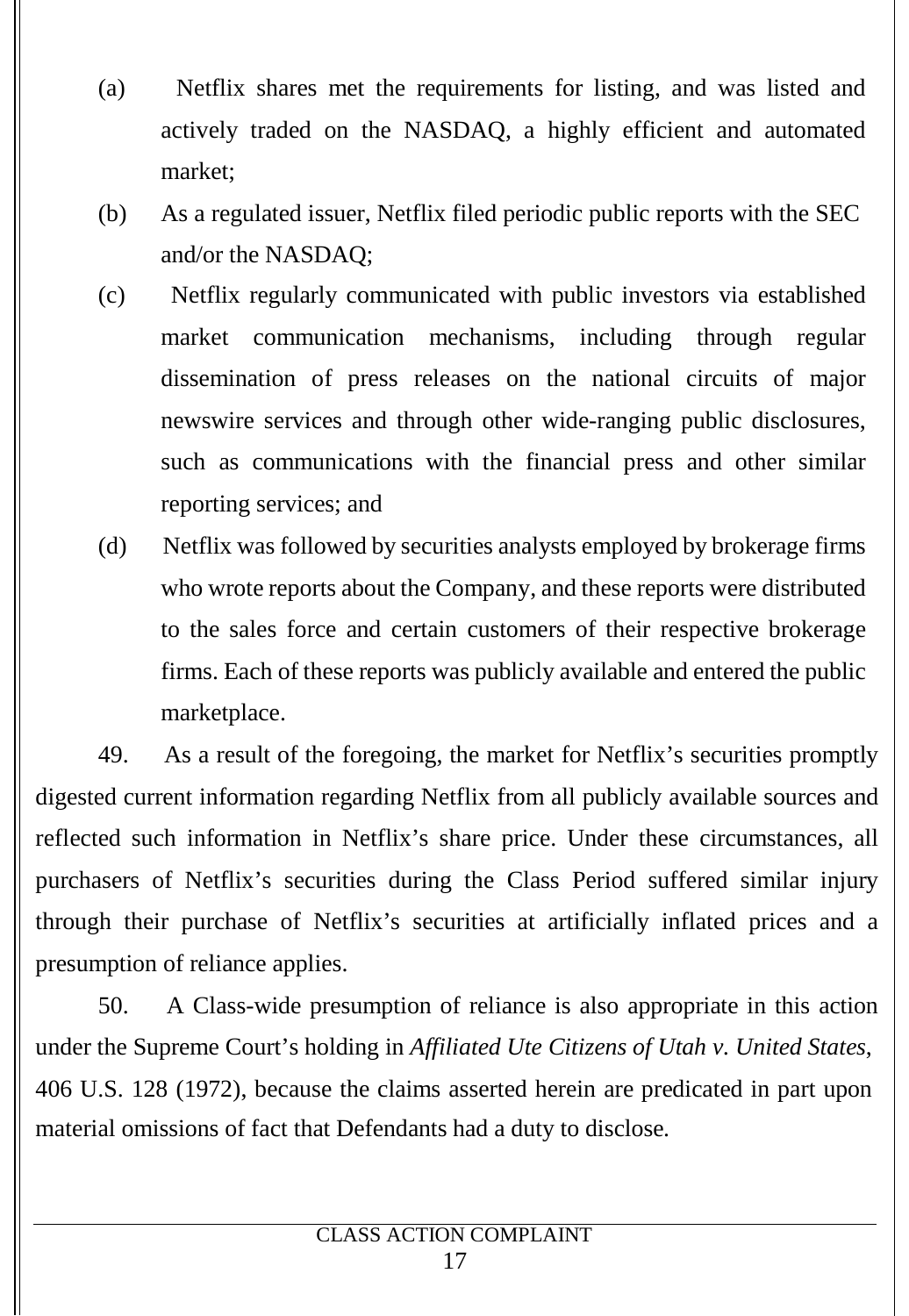## **NO STATUTORY SAFE HARBOR**

51. The statutory safe harbor provided for forward-looking statements under certain circumstances does not apply to any of the allegedly false statements pleaded in this Complaint. Many of the specific statements described herein were not identified as "forward-looking" when made. To the extent that there were any forward-looking statements, there was no meaningful cautionary language identifying important factors that could cause actual results to differ materially from those in the purportedly forward-looking statements. Alternatively, to the extent that the statutory safe harbor does apply to any forward-looking statements described herein, Defendants are liable for those false forward-looking statements because, at the time each was made, the particular speaker knew that the particular forward-looking statement was false or misleading, and/or that the forward-looking statement was authorized and/or approved by an executive officer of Netflix who knew that those statements were false or misleading when made.

#### **COUNT I For violation of Section 10(b) of the Exchange Act and Rule 10b-5 Against All Defendants**

52. Plaintiff repeats and re-alleges each and every allegation contained above as if fully set forth herein.

53. During the Class Period, Defendants carried out a plan, scheme and course of conduct which was intended to and, throughout the Class Period, did: (i) deceive the investing public, including Plaintiff and other Class members, as alleged herein; and (ii) cause Plaintiff and other members of the Class to purchase Netflix's securities at artificially inflated prices. In furtherance of this unlawful scheme, plan and course of conduct, Defendants, and each defendant, took the actions set forth herein.

54. Defendants (i) employed devices, schemes, and artifices to defraud; (ii) made untrue statements of material fact and/or omitted to state material facts necessary to make the statements not misleading; and (iii) engaged in acts, practices, and a course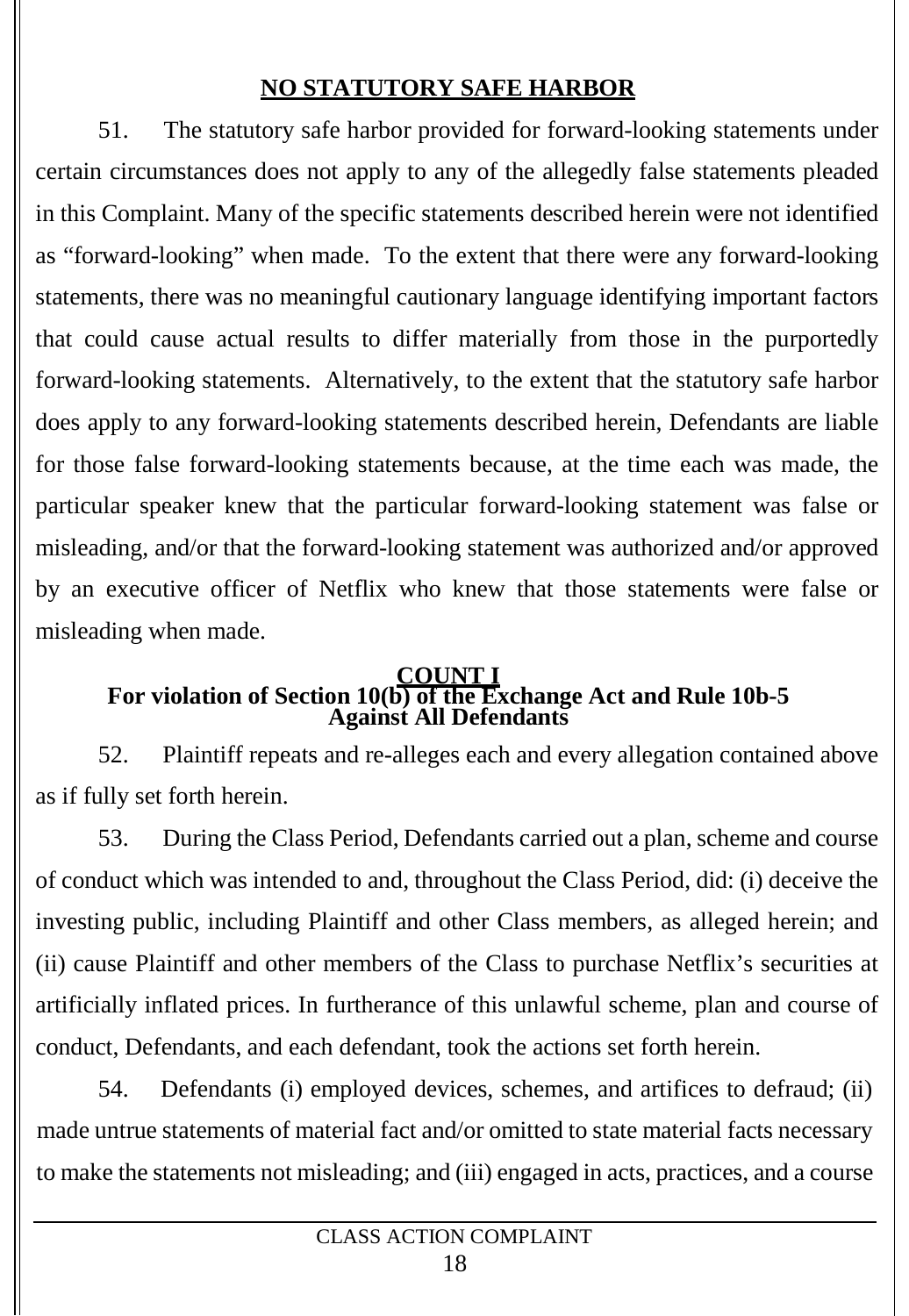of business which operated as a fraud and deceit upon the purchasers of the Company's securities in an effort to maintain artificially high market prices for Netflix's securities in violation of Section 10(b) of the Exchange Act and Rule 10b-5. All Defendants are sued either as primary participants in the wrongful and illegal conduct charged herein or as controlling persons as alleged below.

55. Defendants, individually and in concert, directly and indirectly, by the use, means or instrumentalities of interstate commerce and/or of the mails, engaged and participated in a continuous course of conduct to conceal adverse material information about Netflix's financial wellbeing and prospects, as specified herein.

56. Defendants employed devices, schemes and artifices to defraud, while in possession of material adverse non-public information and engaged in acts, practices, and a course of conduct as alleged herein in an effort to assure investors of Netflix's value and performance and continued substantial growth, which included the making of, or the participation in the making of, untrue statements of material facts and/or omitting to state material facts necessary in order to make the statements made about Netflix and its business operations and future prospects in light of the circumstances under which they were made not misleading, as set forth more particularly herein, and engaged in transactions, practices and a course of business which operated as a fraud and deceit upon the purchasers of the Company's securities during the Class Period.

57. Each of the Individual Defendants' primary liability and controlling person liability arises from the following facts: (i) the Individual Defendants were high-level executives and/or directors at the Company during the Class Period and members of the Company's management team or had control thereof; (ii) each of these Defendants, by virtue of their responsibilities and activities as a senior officer and/or director of the Company, was privy to and participated in the creation, development and reporting of the Company's internal budgets, plans, projections and/or reports; (iii) each of these Defendants enjoyed significant personal contact and familiarity with the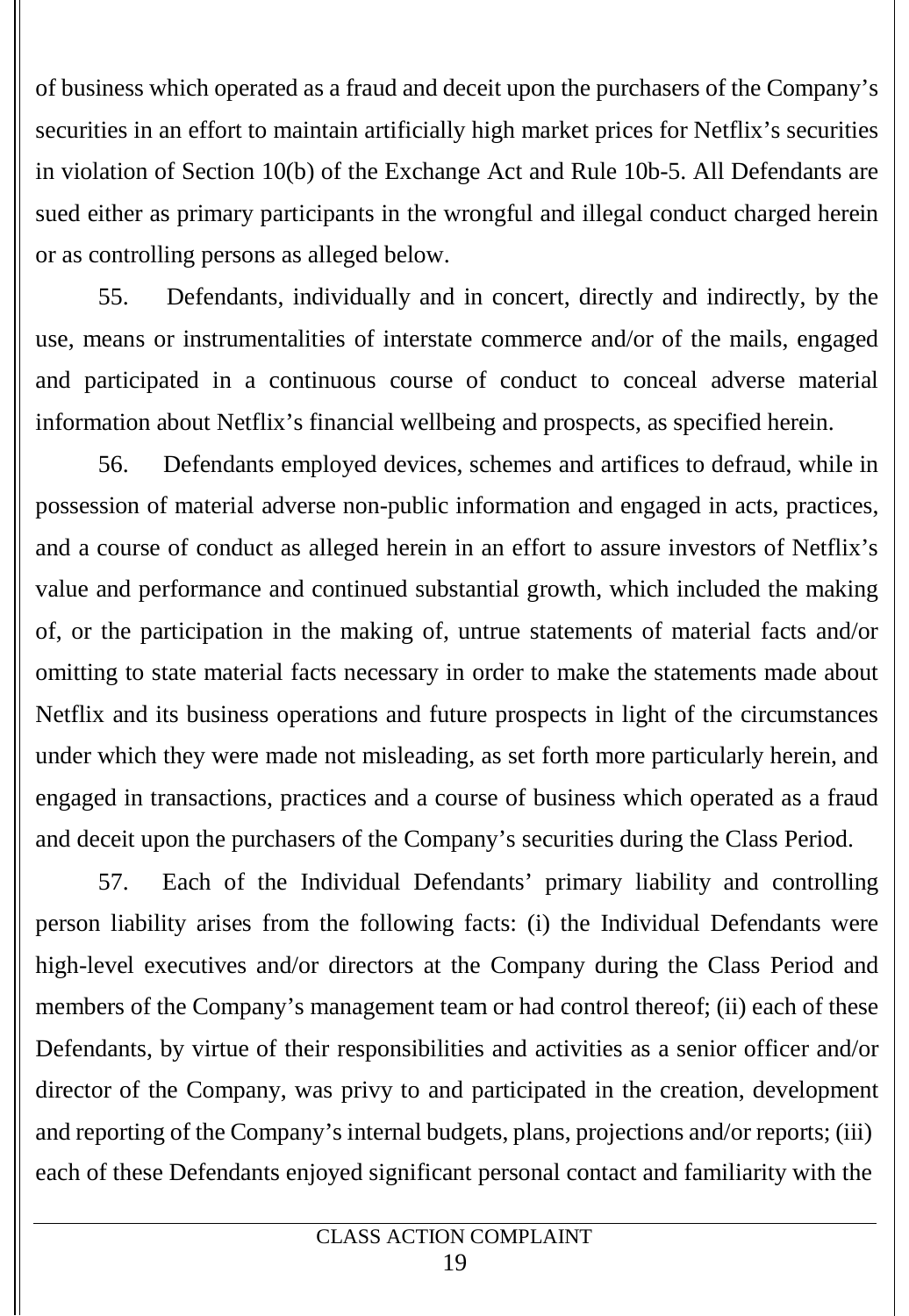other Defendants and was advised of, and had access to, other members of the Company's management team, internal reports and other data and information about the Company's finances, operations, and sales at all relevant times; and (iv) each of these Defendants was aware of the Company's dissemination of information to the investing public which they knew and/or recklessly disregarded was materially false and misleading.

58. Defendants had actual knowledge of the misrepresentations and/or omissions of material facts set forth herein, or acted with reckless disregard for the truth in that they failed to ascertain and to disclose such facts, even though such facts were available to them. Defendants' material misrepresentations and/or omissions were made knowingly or recklessly and for the purpose and effect of concealing Netflix's financial well-being and prospects from the investing public and supporting the artificially inflated price of its securities. As demonstrated by Defendants' overstatements and/or misstatements of the Company's business, operations, financial well-being, and prospects throughout the Class Period, Defendants, if they did not have actual knowledge of the misrepresentations and/or omissions alleged, were reckless in failing to obtain such knowledge by deliberately refraining from taking those steps necessary to discover whether those statements were false or misleading.

59. As a result of the dissemination of the materially false and/or misleading information and/or failure to disclose material facts, as set forth above, the market price of Netflix's securities was artificially inflated during the Class Period. In ignorance of the fact that market prices of the Company's securities were artificially inflated, and relying directly or indirectly on the false and misleading statements made by Defendants, or upon the integrity of the market in which the securities trades, and/or in the absence of material adverse information that was known to or recklessly disregarded by Defendants, but not disclosed in public statements by Defendants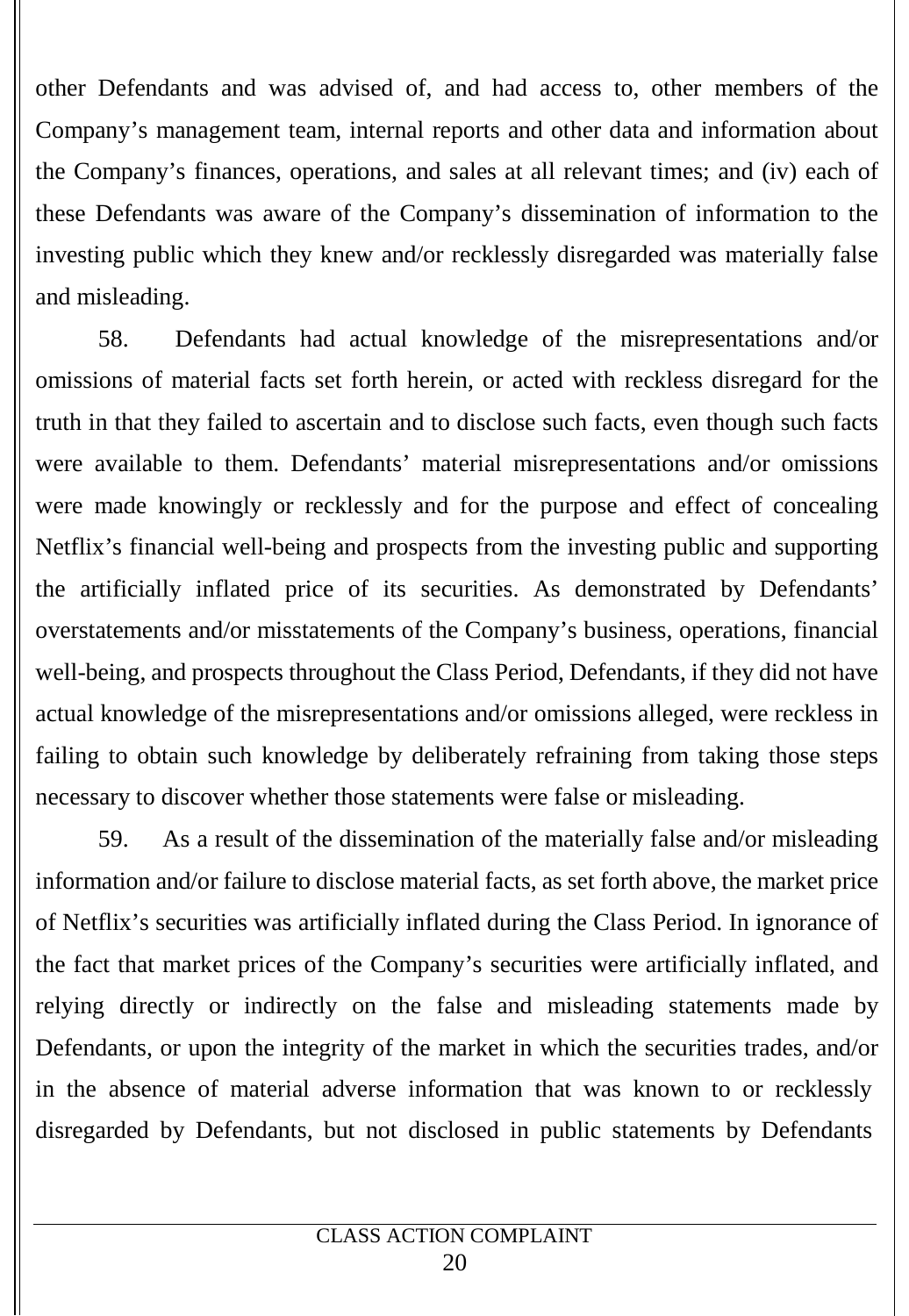during the Class Period, Plaintiff and the other members of the Class acquired Netflix's securities during the Class Period and were damaged thereby.

60. Had Plaintiff and the other members of the Class and the marketplace known the truth regarding the problems that Netflix was experiencing, which were not disclosed by Defendants, Plaintiff and other members of the Class would nothave purchased or otherwise acquired their Netflix securities, or, if they had acquired such securities during the Class Period, they would not have done so at the artificially inflated prices which they paid.

61. By virtue of the foregoing, Defendants violated Section 10(b) of the Exchange Act and Rule 10b-5 promulgated thereunder.

62. As a direct and proximate result of Defendants' wrongful conduct, Plaintiff and the other members of the Class suffered damages in connection with their respective purchases and sales of the Company's securities during the Class Period.

#### **COUNT II For violation of Section 20(a) of the Exchange Act Against the Individual Defendants**

63. Plaintiff repeats and re-alleges each and every allegation contained above as if fully set forth herein.

64. The Individual Defendants acted as controlling persons of Netflix within the meaning of Section 20(a) of the Exchange Act as alleged herein. By virtue of their high-level positions and their ownership and contractual rights, participation in, and/or awareness of the Company's operations and intimate knowledge of the false financial statements filed by the Company with the SEC and disseminated to the investing public, the Individual Defendants had the power to influence and control and did influence and control, directly or indirectly, the decision-making of the Company, including the content and dissemination of the various statements which Plaintiff contends are false and misleading. The Individual Defendants were provided with or had unlimited access to copies of the Company's reports, press releases, public filings,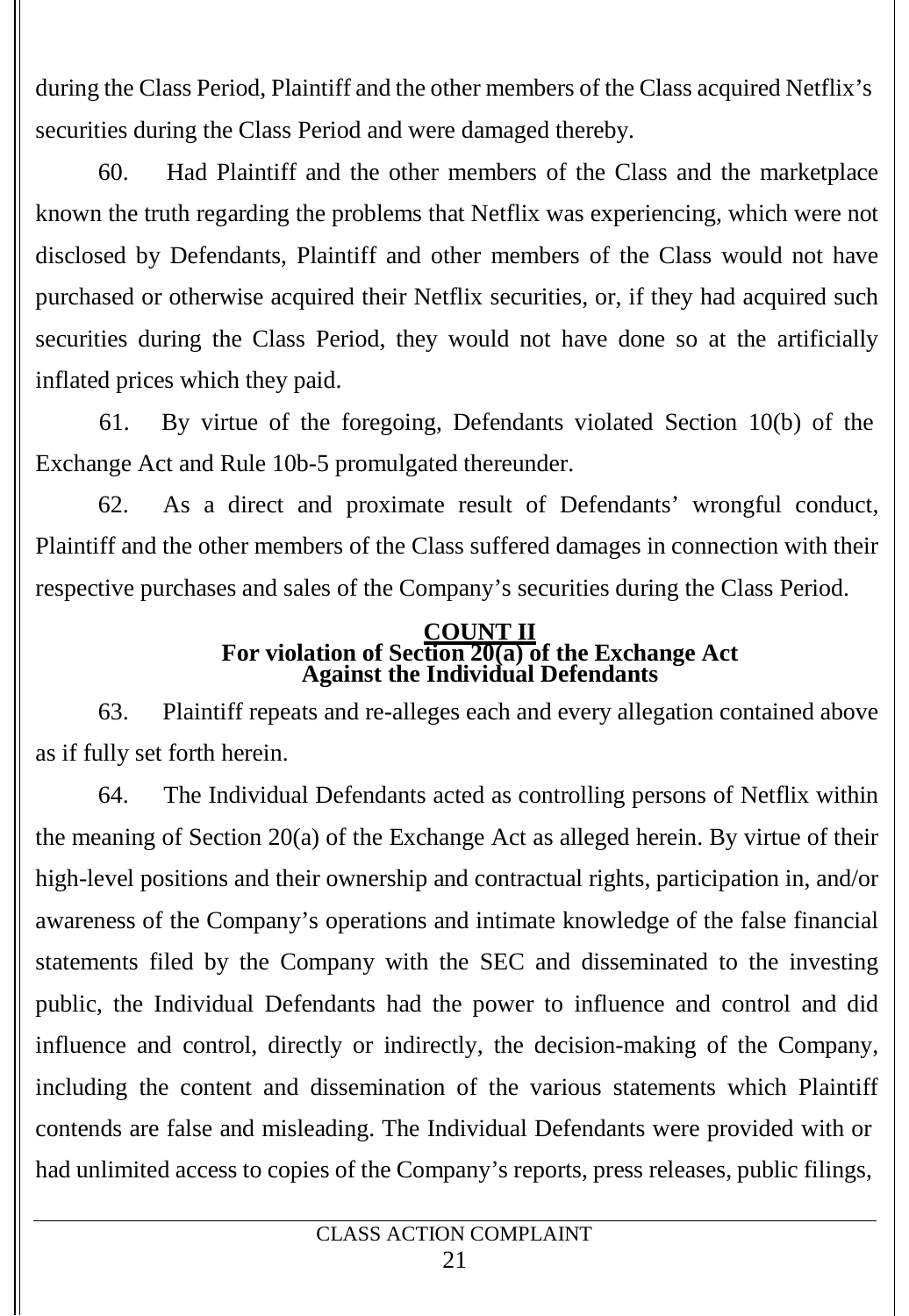and other statements alleged by Plaintiff to be misleading prior to and/or shortly after these statements were issued and had the ability to prevent the issuance of the statements or cause the statements to be corrected.

65. In particular, the Individual Defendants had direct and supervisory involvement in the day-to-day operations of the Company and, therefore, had the power to control or influence the particular transactions giving rise to the securities violations as alleged herein, and exercised the same.

66. As set forth above, Netflix and the Individual Defendants each violated Section 10(b) and Rule 10b-5 by their acts and omissions as alleged in this Complaint. By virtue of their position as controlling persons, the Individual Defendants are liable pursuant to Section 20(a) of the Exchange Act. As a direct and proximate result of Defendants' wrongful conduct, Plaintiff and other members of the Class suffered damages in connection with their purchases of the Company's securities during the Class Period.

## **PRAYER FOR RELIEF**

- 67. WHEREFORE, Plaintiff prays for judgment as follows:
- (a) Determining that this action is a proper class action under Rule 23 of the Federal Rules of Civil Procedure;
- (b) Awarding compensatory damages in favor of Plaintiff and the other Class members against all Defendants, jointly and severally, for all damages sustained as a result of Defendants' wrongdoing, in an amount to be proven at trial, including interest thereon;
- (c) Awarding Plaintiff and the Class their reasonable costs and expenses incurred in this action, including counsel fees and expert fees; and
- (d) Awarding such other and further relief as the Court may deem just and proper.